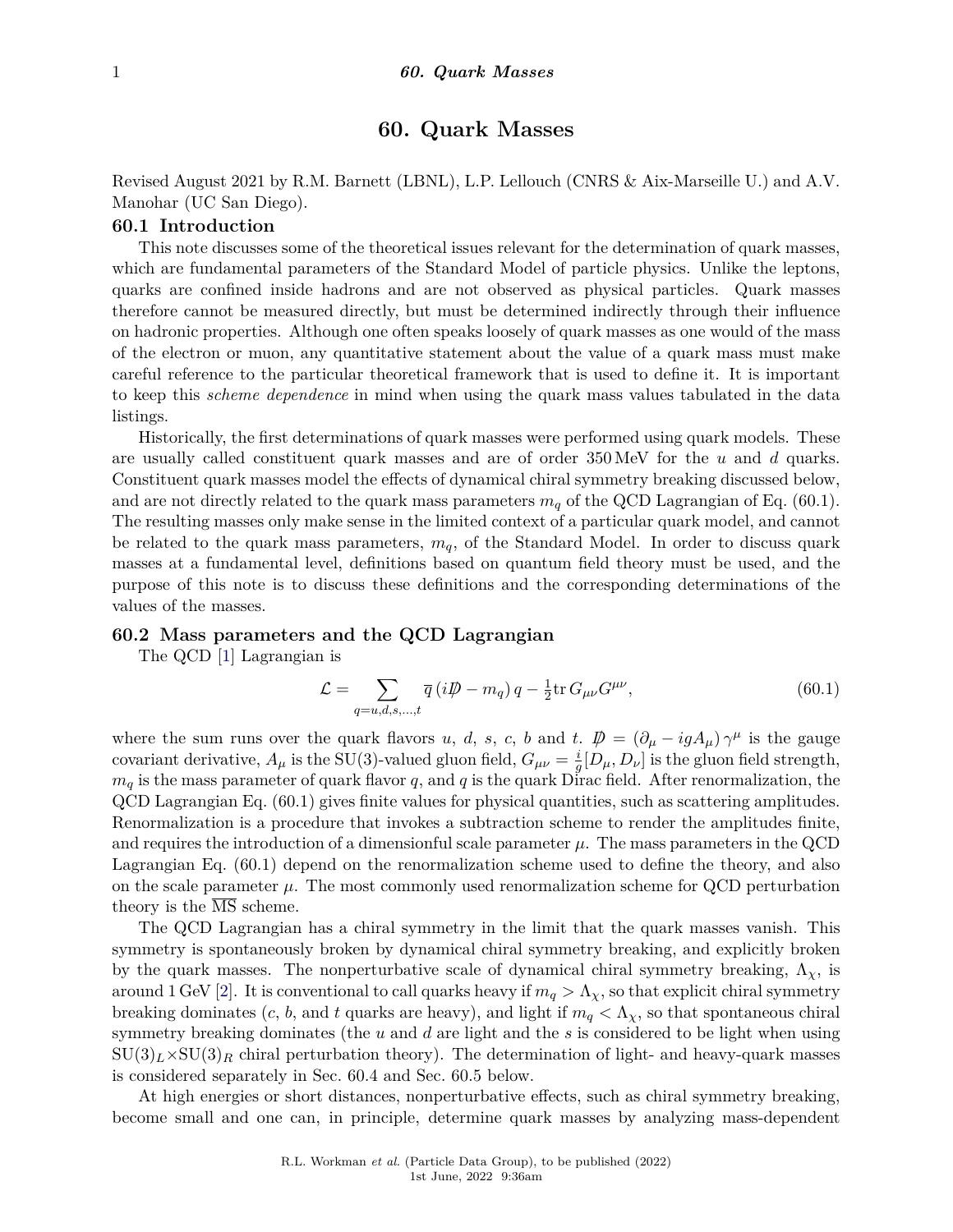effects using QCD perturbation theory. Such computations are conventionally performed using the  $\overline{\text{MS}}$  scheme at a scale  $\mu \gg \Lambda_{\chi}$ , and give the  $\overline{\text{MS}}$  "running" mass  $\overline{m}(\mu)$ . We use the  $\overline{\text{MS}}$  scheme when reporting quark masses; one can readily convert these values into other schemes using perturbation theory.

The  $\mu$  dependence of  $\overline{m}(\mu)$  at short distances can be calculated using the renormalization group (RG) equation,

$$
\mu^2 \frac{\mathrm{d}\overline{m}\left(\mu\right)}{\mathrm{d}\mu^2} = -\gamma(\overline{\alpha}_s\left(\mu\right)) \ \overline{m}\left(\mu\right),\tag{60.2}
$$

where  $\gamma$  is the anomalous dimension which is now known to four-loop order in perturbation theory [\[3\]](#page-14-2) [\[4\]](#page-14-3).  $\bar{\alpha}_s$  is the coupling constant [\[1\]](#page-14-0) in the  $\overline{\text{MS}}$  scheme. Defining the expansion coefficients  $\gamma_r$  by

$$
\gamma\left(\overline{\alpha}_{s}\right) \equiv \sum_{r=1}^{\infty} \gamma_{r} \left(\frac{\overline{\alpha}_{s}}{4\pi}\right)^{r},\tag{60.3}
$$

the first four coefficients are given by

$$
\gamma_1 = 4,
$$
  
\n
$$
\gamma_2 = \frac{202}{3} - \frac{20N_L}{9},
$$
  
\n
$$
\gamma_3 = 1249 + \left(-\frac{2216}{27} - \frac{160}{3}\zeta(3)\right)N_L - \frac{140}{81}N_L^2,
$$
  
\n
$$
\gamma_4 = \frac{4603055}{162} + \frac{135680}{27}\zeta(3) - 8800\zeta(5)
$$
  
\n
$$
+ \left(-\frac{91723}{27} - \frac{34192}{9}\zeta(3) + 880\zeta(4) + \frac{18400}{9}\zeta(5)\right)N_L
$$
  
\n
$$
+ \left(\frac{5242}{243} + \frac{800}{9}\zeta(3) - \frac{160}{3}\zeta(4)\right)N_L^2
$$
  
\n
$$
+ \left(-\frac{332}{243} + \frac{64}{27}\zeta(3)\right)N_L^3,
$$

where  $N_L$  is the number of active light quark flavors at the scale  $\mu$ , i.e. flavors with masses  $\leq \mu$ , and  $\zeta$  is the Riemann zeta function  $(\zeta(3) \simeq 1.2020569, \zeta(4) \simeq 1.0823232,$  and  $\zeta(5) \simeq 1.0369278$ . Eq. (60.2) must be solved in conjunction with the RG equation for  $\bar{\alpha}_s(\mu)$  given in [\[1\]](#page-14-0). In addition, as the renormalization scale crosses quark mass thresholds one needs to match the scale dependence of  $\overline{m}$  below and above the threshold. There are finite threshold corrections; the necessary formulae can be found in Ref. [\[5\]](#page-14-4).

# **60.3 Lattice QCD**

The use of lattice QCD calculations for *ab initio* determinations of the fundamental parameters of QCD, including the coupling constant and quark masses (except for the top-quark mass) is a very active area of research (see the review on Lattice Quantum Chromodynamics in this *Review*). Here we only briefly recall those features which are required for the determination of quark masses. In order to determine the lattice spacing (*a*, i.e. the distance between neighboring points of the lattice) and quark masses, one computes a convenient and appropriate set of physical quantities (frequently chosen to be a set of hadronic masses) for a variety of input values of the quark masses in units of the lattice spacing. These input quark masses are then tuned to their true (physical) values by requiring that the calculation correctly reproduces the set of physical quantities being used for the calibration.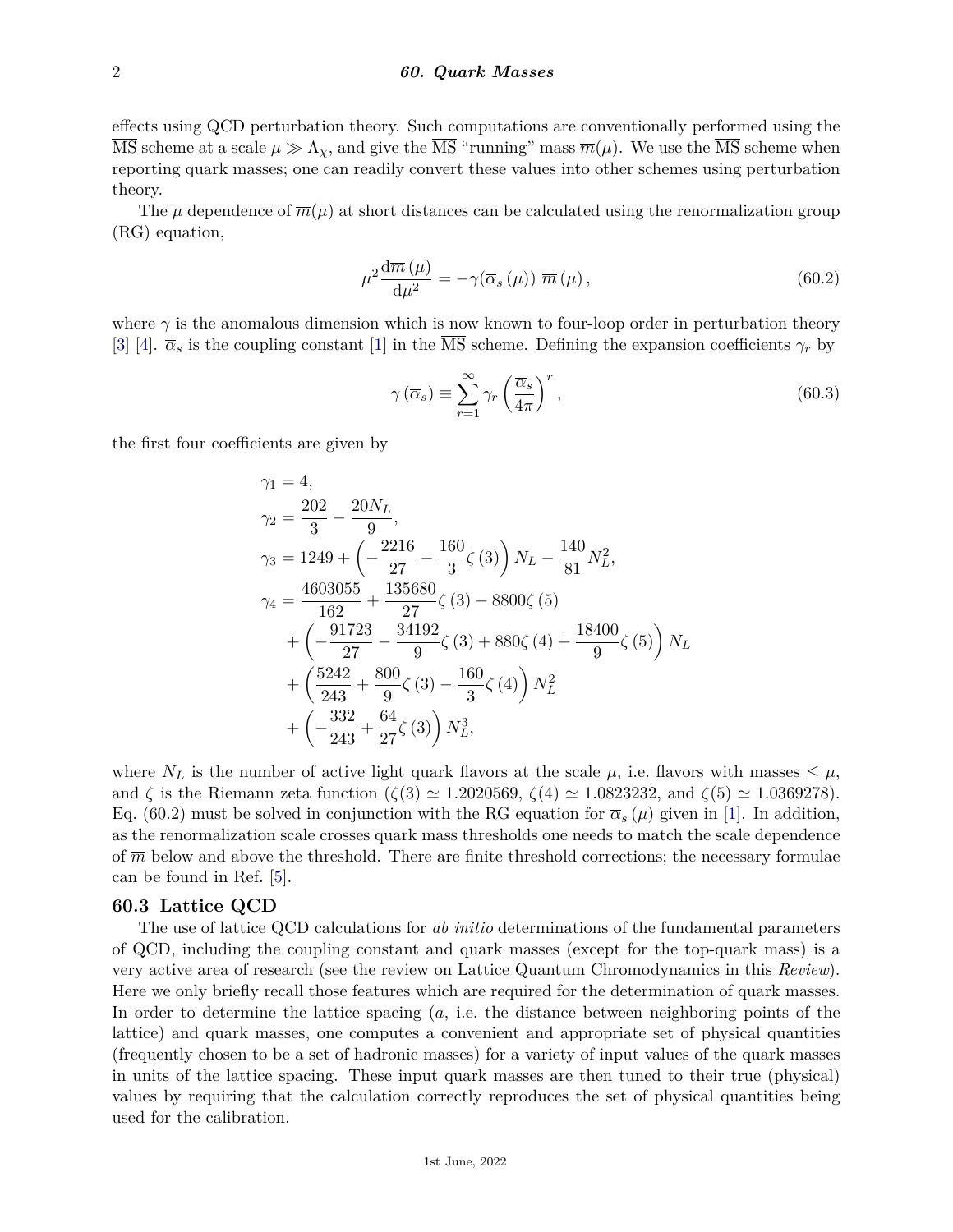#### 3 *60. Quark Masses*

The resulting values of the quark masses are bare quark masses, corresponding to a particular discretization of QCD and with the lattice spacing as the ultraviolet cut-off. In order for these results to be useful in phenomenological applications, it is necessary to relate them to renormalized masses defined in some standard renormalization scheme such as  $\overline{\text{MS}}$ . Provided that both the ultraviolet cut-off  $a^{-1}$  and the renormalization scale  $\mu$  are much greater than  $\Lambda_{\rm QCD}$ , the bare and renormalized masses can be related in perturbation theory. However, in order to avoid uncertainties due to the unknown higher-order coefficients in lattice perturbation theory, most results obtained recently use *nonperturbative renormalization* to relate the bare masses to those defined in renormalization schemes which can be realized directly in lattice QCD (e.g. those obtained from quark and gluon Green functions at specified momenta in the Landau gauge [\[6\]](#page-14-5) or those defined using finite-volume techniques and the Schrödinger functional [\[7\]](#page-14-6), but not  $\overline{MS}$  that is only defined for dimensional regularization). These methods require  $\mu \gg \Lambda_{\text{QCD}}$  so that unwanted (nonperturbative) corrections proportional to inverse powers of  $\mu$ , which appear in some approaches, remain small corrections that can be identified and removed. This condition is also necessary so that matching to other schemes can be performed reliably in perturbation theory. Moreover, these methods require  $a^{-1} \gg \mu$  so that cutoff effects are small enough to be extrapolated away. Thus, the calculations are repeated for finer and finer lattice spacings and the continuum limit,  $a \to 0$ , of these nonperturbatively renormalized masses is taken to eliminate all cutoff effects. The conversion to the MS scheme is then performed using continuum perturbation theory, which is more readily obtained to higher orders and is usually better behaved than its lattice counterpart.

It is important to note that the final renormalized values for the quark masses must be the same in the continuum limit for any sensible choice of the physical quantities used for calibration, as long as the calculation is performed with a sufficient number of sea-quark flavors and the relevant electromagnetic and strong-isospin breaking corrections for the claimed precision. It is also worth noting that issues surrounding the renormalization of quark masses disappear when considering pairwise ratios of these masses (up to electromagnetic effects for quarks of different charge, which are still smaller than the errors bars quoted on these ratios, e.g. in the  $\overline{\text{MS}}$  scheme at a scale of a few GeV). Indeed, if the same scheme and scale are implemented, QCD renormalization factors are identical for all quark flavors, and these factors therefore cancel exactly in quark-mass ratios. In particular, this means that these ratios are scheme and scale independent. Moreover, these ratios may suffer less from the uncertainties in the determination of the lattice scale, in particular in cases where the quantities used to fix the two quarks masses entering the ratio depend on these masses in a similar way, but also because these ratios are dimensionless. Thus, quark-mass ratios are often determined with significantly higher precision using lattice QCD than are the individual masses.

The determination of quark masses using lattice simulations is well established and the current emphasis is on the reduction and control of the systematic uncertainties. With improved algorithms and access to more powerful computing resources, the precision of the results has improved immensely in recent years. Vacuum polarization effects are included with  $N_f = 2$ ,  $2 + 1$  or  $N_f = 2 + 1 + 1$  flavors of sea quarks. The number 2 here indicates that the up and down quarks are degenerate. The first +1 corresponds to the inclusion of strange sea-quark effects and the second  $+1$  to those of the charm. Simulations with  $2+1$  and  $2+1+1$  flavors represent controlled approximations to physical QCD at the low energies considered for quark mass determinations, up to corrections of  $O((\Lambda_{\rm QCD}/m_c)^2/N_c)$  and  $O((\Lambda_{\rm QCD}/m_b)^2/N_c)$ , respectively. This is not the case for simulations with  $N_f = 2$  or in which vacuum polarization effects are completely neglected (this is the so-called *quenched* approximation) and results obtained in such frameworks will not enter the discussion here.

Particularly pleasing is the observation that different formulations of lattice QCD, with different systematic uncertainties, yield results which are largely consistent with each other. This gives us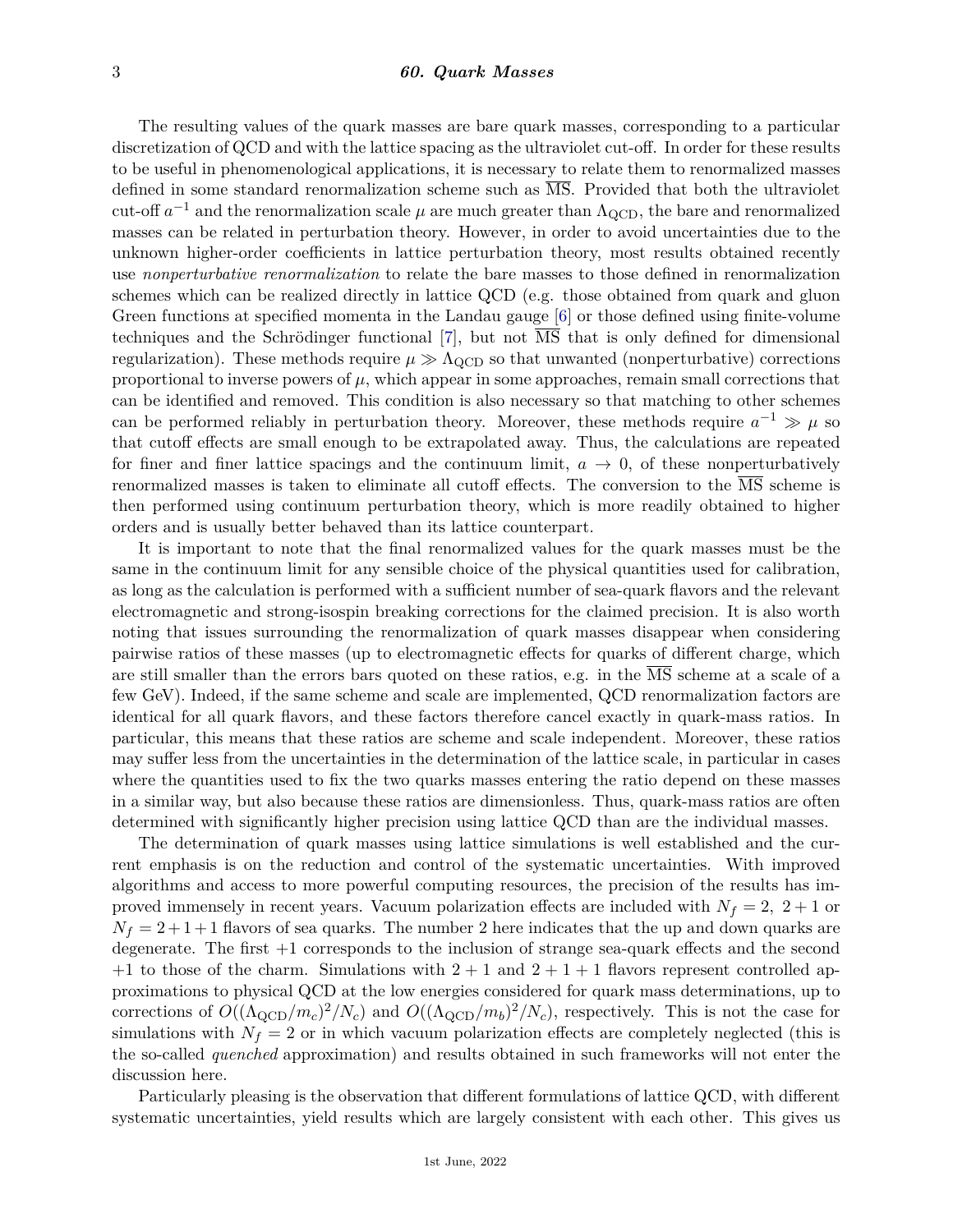broad confidence in the estimates of the systematic errors. As the precision of the results approaches (or even exceeds in some cases) 1%, isospin breaking effects, including electromagnetic corrections need to be included and this is beginning to be done as will be discussed below. In particular, a reliable estimate of these effects is required for determining the individual *u* and *d* quark masses.

Members of the lattice QCD community have organized a Flavour Lattice Averaging Group (FLAG) which critically reviews quantities computed in lattice QCD relevant to flavor physics, including the determination of quark masses, against stated quality criteria and presents its view of the current status of the results. The latest edition reviews lattice results that have been appeared in print before April 30th 2021 [\[8\]](#page-15-0). Since that deadline, there have been no new lattice, quark-mass determinations.

#### **60.4 Light quarks**

In this section we review the determination of the masses of the light quarks *u*, *d* and *s* from lattice simulations and then discuss the consequences of the approximate chiral symmetry.

#### **60.4.1** *Lattice QCD results*

The most reliable determinations of the strange quark mass, *ms*, and of the average of the up and down quark masses,  $m_{ud} = (m_u + m_d)/2$ , are obtained from lattice simulations. As explained in Sec. 60.3 above, the simulations are generally performed with degenerate up and down quarks  $(m_u = m_d)$  and so it is the average which is obtained directly from the computations. Below we discuss the derivation of  $m_u$  and  $m_d$  separately, but we start by briefly presenting our estimate of the current status of the latest lattice results in the isospin symmetric limit. The FLAG review [\[8\]](#page-15-0) bases its summary numbers for these quark masses on references that the review's authors consider to have the most reliable estimates of systematic uncertainties, i.e.  $[9-15]$  $[9-15]$  for  $N_f = 2+1$  and  $[16-21]$  $[16-21]$ for  $N_f = 2 + 1 + 1$  flavors of sea quarks. Note that the  $N_f = 2 + 1 + 1$  results [\[22\]](#page-15-5) did not make the FLAG deadline. Compared to the previous editions of the FLAG [\[23\]](#page-15-6) and of the present reviews, this corresponds to including the new calculation [\[15\]](#page-15-2) and to dropping [\[24\]](#page-15-7), whose simulations do not allow for as good a control over the tuning of *mud* as do the other calculations. For  $N_f = 2+1$  flavors, the FLAG review quotes  $\overline{m}_{ud} = (3.381 \pm 0.040)$  MeV,  $\overline{m}_s = (92.2 \pm 1.0)$  MeV and  $(\overline{m}_s/\overline{m}_{ud}) = 27.42 \pm 0.12$ . These numbers are  $\overline{m}_{ud} = (3.410 \pm 0.043)$  MeV,  $\overline{m}_s = (93.40 \pm 0.57)$  MeV and  $(\overline{m}_s/\overline{m}_{ud}) = 27.23 \pm 0.10$  for  $N_f = 2 + 1 + 1$  simulations. The masses are given in the MS scheme at a renormalization scale of 2 GeV. These results are not simply the combinations of all the results in quadrature, but include possible correlations between calculations. Since the different collaborations use different formulations of lattice QCD, the (relatively small) variations of the results between the groups provides important information about the reliability of the estimates.

Compared to the previous editions of the FLAG [\[23\]](#page-15-6) and of the present reviews, the central values of these averages have changed by only a fraction of their error bars, which is not surprising given that they were obtained mostly from the same results. The most notable change is the significant increase in the error of  $N_f = 2 + 1 \overline{m}_s$ . This is due mainly to the inclusion of [\[15\]](#page-15-2), whose larger value leads to a  $\chi^2$ /dof = 1.7 in the average, which is accounted for by increasing the uncertainties by the usual  $\sqrt{\chi^2/\text{dof}}$  scale factor.

Despite being reported in the  $\overline{\text{MS}}$  scheme at a renormalization scale of 2 GeV, the results for  $\overline{m}_{ud}$ and  $\overline{m}_s$  in the two frameworks differ in their renormalization schemes, since  $N_f = 2 + 1$  results are renormalized with  $N_L = 3$  and  $N_f = 2+1+1$  ones with  $N_L = 4$ . Thus, for a comparison, one should convert the results to the same scheme. This is not the case for  $(\overline{m}_s/\overline{m}_{ud})$ , where renormalization factors cancel. The conversion of the  $N_f = 2+1$  results to the  $N_L = 4$  scheme can be performed, for instance, by running them down to the charm threshold in the  $N_L = 3$  theory, matching the results to the  $N_L = 4$  theory at that scale, and running them back up to 2 GeV with four active flavors. Such a conversion leads to an upward shift in the values of the quark masses of only around 0*.*3%,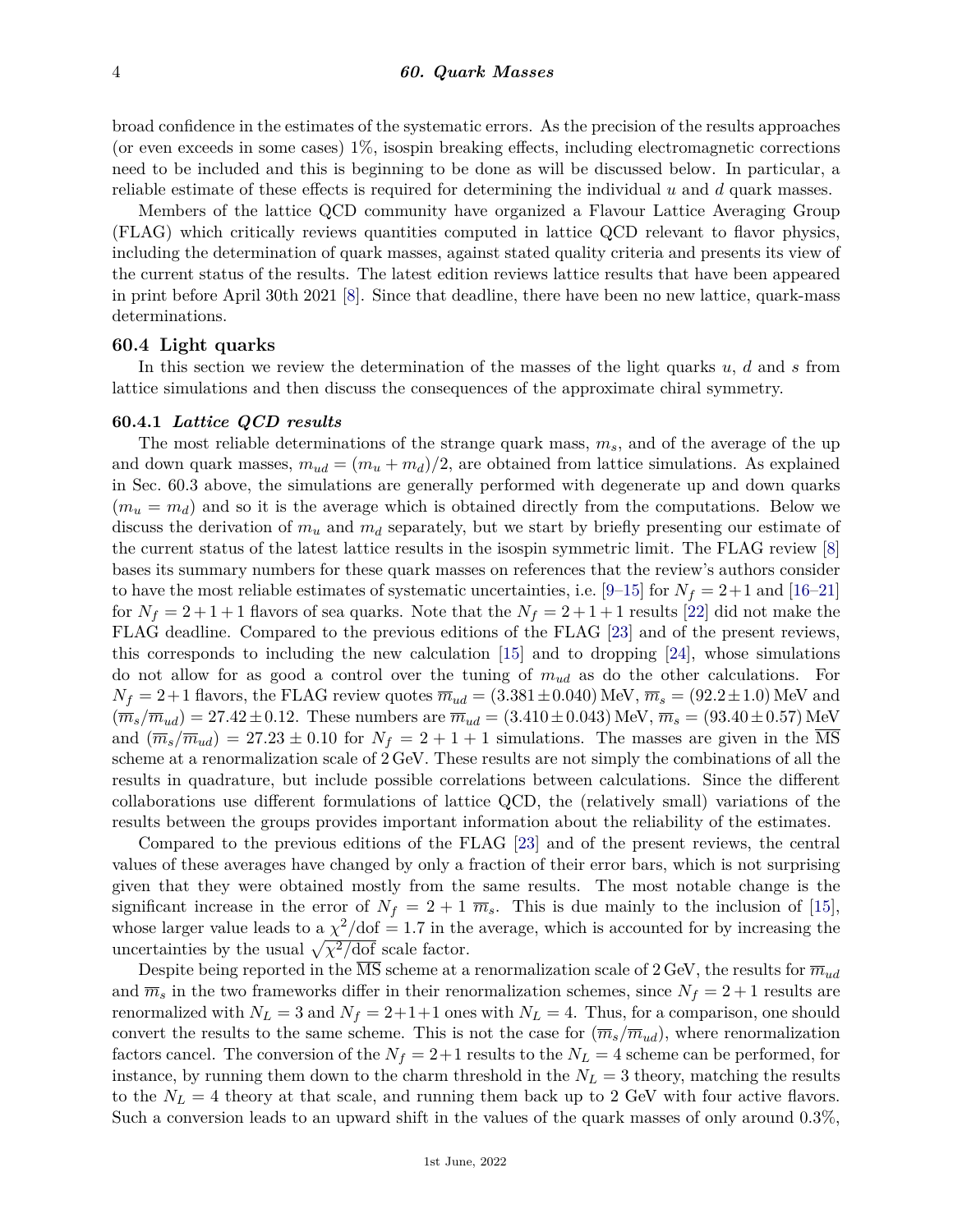#### 5 *60. Quark Masses*

well within the quoted errors. There are also nonperturbative contributions to this procedure, of  $O((\Lambda_{\rm QCD}/m_c)^2/N_c) \sim 2\%$ . However, lattice QCD studies of these effects have shown that they are typically an order of magnitude smaller on hadronic quantities or on  $\Lambda_{\rm QCD}$  [\[25,](#page-15-8)[26\]](#page-15-9). Given that the total errors on the  $N_f = 2 + 1$  results for  $\overline{m}_{ud}$  and  $\overline{m}_s$  are larger than 1%, we choose to neglect these matching effects and simply to average the results from the two frameworks, yielding as a final lattice QCD estimate in the MS scheme at  $\mu = 2 \text{ GeV}$  in the  $N_L = 4$  theory:

$$
\overline{m}_{ud} = (3.39 \pm 0.04) \,\text{MeV},\tag{60.4}
$$

$$
\overline{m}_s = (93.1 \pm 0.6) \,\text{MeV},\tag{60.5}
$$

and

$$
r_s \equiv \frac{\overline{m}_s}{\overline{m}_{ud}} = 27.31 \pm 0.10,\tag{60.6}
$$

where the error bars encompass statistical and systematic errors combined in quadrature. In performing these averages, small tensions are found in the results for  $\overline{m}_s/\overline{m}_{ud}$ , whose weighted average comes with a  $\chi^2$ /dof  $\simeq 1.5$ , used to increase error bars in the usual way. As a final error we always quote the largest of the average's error and of the smaller of the erros on the individual flavor averages, to account for possible common systematics.

To obtain the individual values of  $\overline{m}_u$  and  $\overline{m}_d$  requires the introduction of isospin breaking effects, including electromagnetism. This is now being done completely using lattice field theory, albeit neglecting electromagnetic effects in the sea in most cases (for an exception, see [\[27\]](#page-15-10) which includes a calculation of the QED contribution to  $\Delta M_K^2 = M_{K^0}^2 - M_{K^+}^2$  that is critical for determining  $\overline{m}_d - \overline{m}_u$ ). The effect of this neglect on the *u* and *d* quark masses has been estimated in [\[28\]](#page-15-11), to induce a contribution to the uncertainty that ranges from about  $3\%$  in  $\overline{m}_u/\overline{m}_d$  to less than  $1\%$  in  $\overline{m}_d$ . FLAG has also reviewed results for these masses in [\[8\]](#page-15-0). Again, they separate results obtained from  $N_f = 2 + 1$  and  $N_f = 2 + 1 + 1$  simulations. For the former, their number is that of [\[28\]](#page-15-11), as in the previous review [\[23\]](#page-15-6), and for the latter, it is the average of the results from [\[17,](#page-15-12) [29,](#page-15-13) [30\]](#page-15-14). Thus, for  $N_f = 2 + 1$  they quote  $\overline{m}_u = 2.27(9)$  MeV,  $\overline{m}_d = 4.67(9)$  MeV,  $(\overline{m}_u/\overline{m}_d) = 0.485(19)$  and, for  $N_f = 2 + 1 + 1$ ,  $\overline{m}_u = 2.14(8)$  MeV,  $\overline{m}_d = 4.70(5)$  MeV,  $(\overline{m}_u/\overline{m}_d) = 0.465(24)$ . Compared to the previous editions of the FLAG [\[23\]](#page-15-6) and of the present reviews, the inclusion of the  $N_f = 2 + 1 + 1$ results [\[17,](#page-15-12) [30\]](#page-15-14) changes the central values of  $\overline{m}_u$  and  $\overline{m}_u/\overline{m}_d$  outside error bars, indicating some tension between the results of the newer and older calculations, which is around 2 standard deviations. Here,  $\overline{m}_u$  is 0.36 MeV smaller than the value given in [\[23\]](#page-15-6) and  $\overline{m}_u/\overline{m}_d$  is 0.066 units smaller. These reductions make the  $N_f = 2 + 1 + 1$  results more compatible with the  $N_f = 2 + 1$  ones.

As for the light quark masses in the isospin limit, we average the results obtained with different numbers of sea-quark flavors. Here, only the  $\overline{m}_u$  average has a  $\chi^2/\text{dof} = 1.2 > 1$ , and its error is thus appropriately scaled. Again, we do not allow the errors to become smaller than those on the individual flavor averages because of possible common systematics. Thus, we give as a final lattice QCD estimate in the MS scheme at  $\mu = 2$  GeV in the  $N_L = 4$  theory:

$$
\overline{m}_u = 2.20(8) \text{ MeV}, \ \overline{m}_d = 4.69(5) \text{ MeV}, \ r \equiv \frac{\overline{m}_u}{\overline{m}_d} = 0.477(19).
$$
\n(60.7)

As a consequence of the newly included  $N_f = 2 + 1 + 1$  results [\[17,](#page-15-12)[30\]](#page-15-14), the central value of  $\overline{m}_u$  has been reduced by 0.12 MeV and that of  $\overline{m}_u/\overline{m}_d$  by 0.016 units compared to the previous edition of this review, while the error bar on  $\overline{m}_u$  is 20% smaller and that on  $\overline{m}_d$  is almost 50% smaller.

It is worth noting that  $m<sub>u</sub>$  differs from zero by more than 20 times the quoted error, making a scenario in which  $m_u = 0$  very unlikely. This is important because there would be no strong CP problem if *m<sup>u</sup>* were to vanish identically.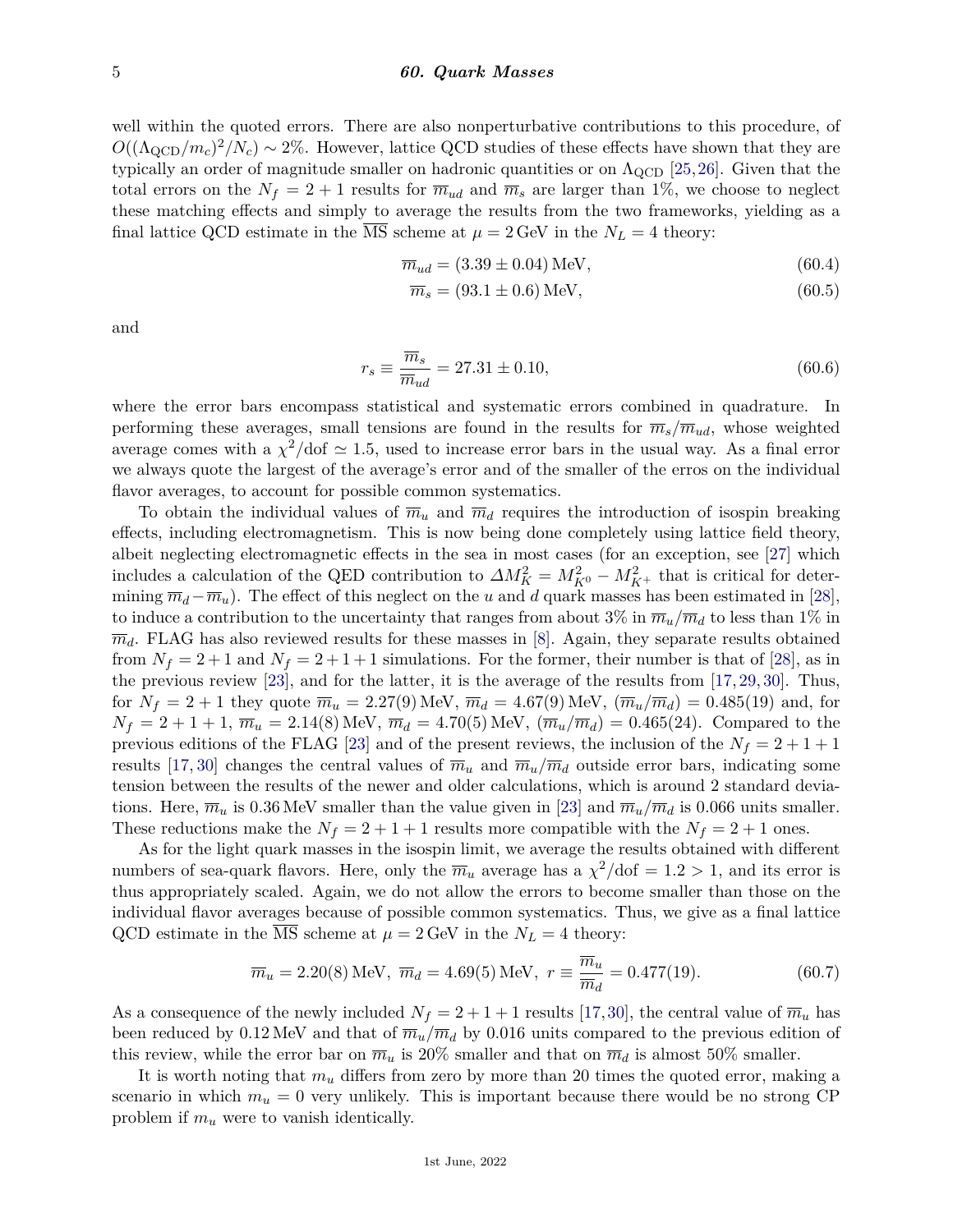It should also be emphasized that the results for the light quark masses given in the listings are dominated by the lattice values, since most phenomenological extractions have larger uncertainties.

#### **60.4.2** *Chiral Perturbation Theory*

For light quarks, one can use the techniques of chiral perturbation theory [\[31–](#page-15-15)[33\]](#page-15-16) to extract quark mass ratios. The mass term for light quarks in the QCD Lagrangian is

$$
\overline{\Psi}M\Psi = \overline{\Psi}_L M \Psi_R + \overline{\Psi}_R M^{\dagger} \Psi_L, \qquad (60.8)
$$

where *M* is the light quark mass matrix,

$$
M = \begin{pmatrix} m_u & 0 & 0 \\ 0 & m_d & 0 \\ 0 & 0 & m_s \end{pmatrix},
$$
 (60.9)

 $\Psi = (u, d, s)$ , and *L* and *R* are the left- and right-chiral components of  $\Psi$  given by  $\Psi_{L,R} = P_{L,R} \Psi$ ,  $P_L = (1-\gamma_5)/2$ ,  $P_R = (1+\gamma_5)/2$ . The mass term is the only term in the QCD Lagrangian that mixes left- and right-handed quarks. In the limit  $M \to 0$ , there is an independent  $SU(3) \times U(1)$  flavor symmetry for the left- and right-handed quarks. The vector  $U(1)$  symmetry is baryon number; the axial U(1) symmetry of the classical theory is broken in the quantum theory due to the anomaly. The remaining  $G_\chi = SU(3)_L \times SU(3)_R$  chiral symmetry of the QCD Lagrangian is spontaneously broken to  $SU(3)_V$ , which, in the limit  $M \to 0$ , leads to eight massless Goldstone bosons, the  $\pi$ 's, *K*'s, and *η*.

The symmetry  $G_\chi$  is only an approximate symmetry, since it is explicitly broken by the quark mass matrix *M*. The Goldstone bosons acquire masses which can be computed in a systematic expansion in *M*, in terms of low-energy constants, which are unknown nonperturbative parameters of the effective theory, and are not fixed by the symmetries. One treats the quark mass matrix *M* as a uniform, external field that transforms under  $G_\chi$  as  $M \to LMR^{\dagger}$ , where  $\Psi_L \to L\Psi_L$ and  $\Psi_R \to R\Psi_R$  are the  $SU(3)_L$  and  $SU(3)_R$  transformations, and writes down the most general Lagrangian invariant under  $G_\chi$ . Then one sets M to its given constant value Eq. (60.9), which implements the symmetry breaking. To first order in *M* one finds that [\[34\]](#page-15-17)

$$
m_{\pi^0}^2 = B (m_u + m_d),
$$
  
\n
$$
m_{\pi^{\pm}}^2 = B (m_u + m_d) + \Delta_{em},
$$
  
\n
$$
m_{K^0}^2 = m_{\overline{K}^0}^2 = B (m_d + m_s),
$$
  
\n
$$
m_{K^{\pm}}^2 = B (m_u + m_s) + \Delta_{em},
$$
  
\n
$$
m_{\eta}^2 = \frac{1}{3} B (m_u + m_d + 4m_s),
$$
\n(60.10)

with two unknown constants *B*, related to the light quark condensate, and  $\Delta_{em}$ , the electromagnetic mass difference. From Eq. (60.10), one can determine the quark mass ratios [\[34\]](#page-15-17)

$$
\frac{m_u}{m_d} = \frac{2m_{\pi^0}^2 - m_{\pi^+}^2 + m_{K^+}^2 - m_{K^0}^2}{m_{K^0}^2 - m_{K^+}^2 + m_{\pi^+}^2} = 0.56,
$$
\n
$$
\frac{m_s}{m_d} = \frac{m_{K^0}^2 + m_{K^+}^2 - m_{\pi^+}^2}{m_{K^0}^2 + m_{\pi^+}^2 - m_{K^+}^2} = 20.2,
$$
\n(60.11)

to lowest order in chiral perturbation theory, with an error which will be estimated below. Since the mass ratios extracted using chiral perturbation theory use the symmetry transformation property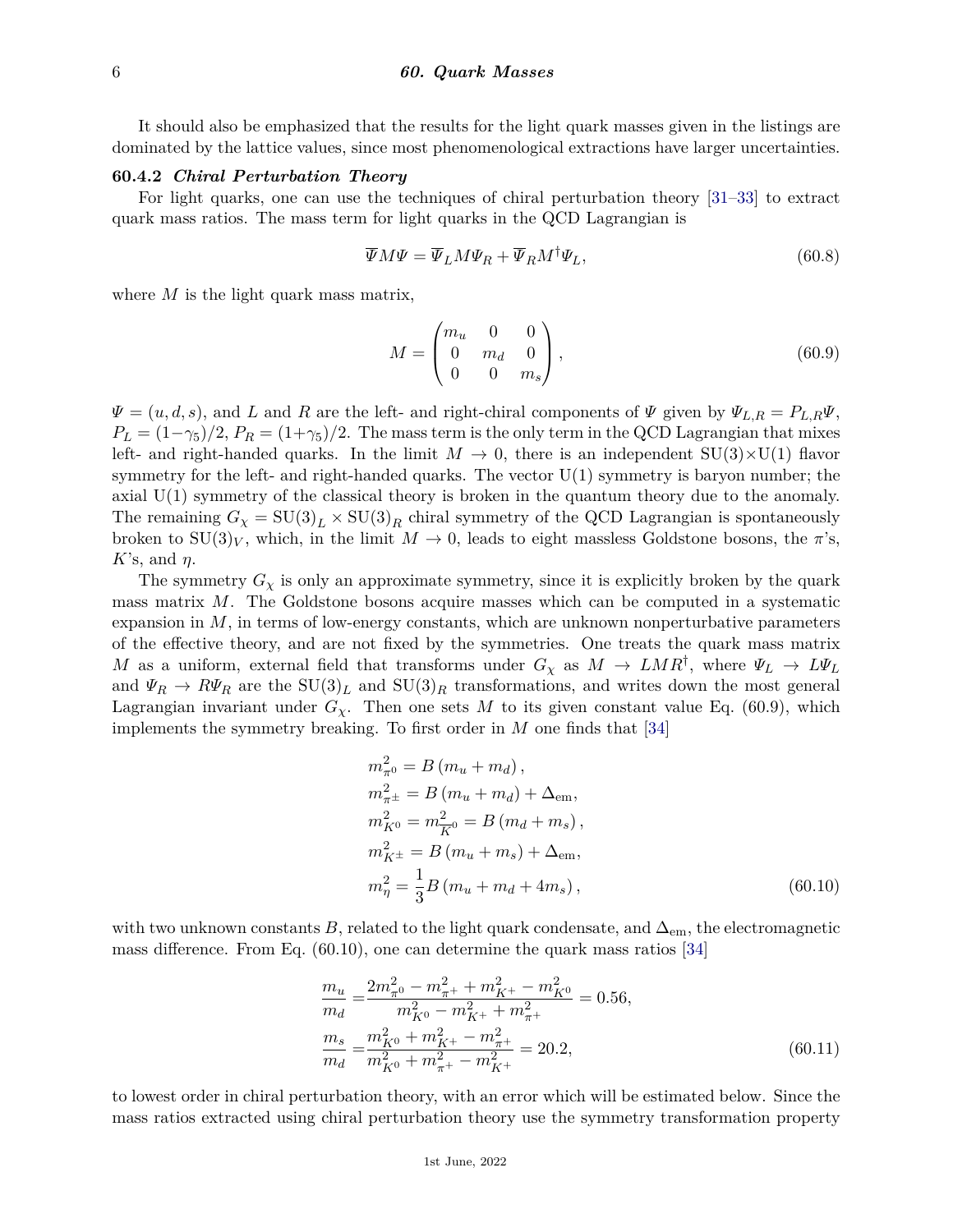of *M* under the chiral symmetry  $G_\chi$ , it is important to use a renormalization scheme for QCD that does not change this transformation law. Any mass-independent subtraction scheme such as  $\overline{\text{MS}}$  is suitable. The ratios of quark masses are scale independent in such a scheme (up to electromagnetic corrections), and Eq. (60.11) can be taken to be the ratio of  $\overline{\text{MS}}$  masses. Chiral perturbation theory cannot determine the overall scale of the quark masses, since it uses only the symmetry properties of *M*, and any multiple of *M* has the same  $G_\chi$  transformation law as *M*.

Chiral perturbation theory is a systematic expansion in powers of the light quark masses. The typical expansion parameter is  $m_K^2/\Lambda_\chi^2 \sim 0.25$  if one uses SU(3) chiral symmetry, and  $m_\pi^2/\Lambda_\chi^2 \sim 0.02$ if instead one uses SU(2) chiral symmetry. Electromagnetic effects at the few percent level also break  $SU(2)$  and  $SU(3)$  symmetry. The mass formulæ Eq. (60.10) were derived using  $SU(3)$  chiral symmetry, and are expected to have approximately a  $25\%$  uncertainty due to second order corrections. This estimate of the uncertainty yields results consistent with the lattice results summarized in Eq.  $(60.5)$ – $(60.6)$ .

There is a subtlety which arises when one tries to determine quark mass ratios at second order in chiral perturbation theory. The second order quark mass term [\[35\]](#page-15-18)

$$
\left(M^{\dagger}\right)^{-1} \det M^{\dagger} \tag{60.12}
$$

(which can be generated by instantons) transforms in the same way under  $G_\chi$  as M. Chiral perturbation theory cannot distinguish between *M* and  $(M^{\dagger})^{-1}$  det  $M^{\dagger}$ ; one can make the replacement  $M \to M(\lambda) = M + \lambda M (M^{\dagger}M)^{-1}$  det  $M^{\dagger}$  in the chiral Lagrangian,

$$
M(\lambda) = \text{diag}(m_u(\lambda), m_d(\lambda), m_s(\lambda))
$$
  
= diag(m\_u + \lambda m\_d m\_s, m\_d + \lambda m\_u m\_s, m\_s + \lambda m\_u m\_d), (60.13)

and leave all observables unchanged.

The combination

$$
\left(\frac{m_u}{m_d}\right)^2 + \frac{1}{Q^2} \left(\frac{m_s}{m_d}\right)^2 = 1\tag{60.14}
$$

where

$$
Q^2 = \frac{m_s^2 - m_{ud}^2}{m_d^2 - m_u^2}, \qquad m_{ud} = \frac{1}{2} (m_u + m_d),
$$

is insensitive to the transformation in Eq. (60.13). Eq. (60.14) gives an ellipse in the  $m_u/m_d-m_s/m_d$ plane. The ellipse is well-determined by chiral perturbation theory, but the location on the ellipse, and the absolute normalization of the quark masses, have larger uncertainties.

A leading-order result for *Q* in SU(3) chiral perturbation theory can be derived using Eq. (60.10) and the values for the relevant meson masses. This result actually holds to next-to-leading order, yielding  $Q^{\text{NLO}}=24.3$ . Phenomenologically, the preferred way to determine  $Q$  is from  $\eta \to 3\pi$  decay, giving the smaller value  $Q = 22.1(7)$  [\[36\]](#page-15-19). Lattice QCD collaborations have also reported determinations of *Q*. Using  $N_f = 2 + 1$  simulations, [\[28\]](#page-15-11) obtains  $Q = 23.4 \pm 0.6$  and [\[29\]](#page-15-13) determines  $Q = 23.8 \pm 1.1$  with  $N_f = 2 + 1 + 1$  simulations, which are fully compatible. These results are also compatible with  $Q = 22.9 \pm 0.4$ , obtained from  $Q^2 = (r_s^2 - 1)(1 + r)/[4(1 - r)]$  and from our lattice averages for  $r_s$  and  $r$  from Eqs. (60.6) and (60.7), respectively. On the whole, the lattice results are larger than the one from phenomenology [\[36\]](#page-15-19). This difference could be due to surprisingly large corrections to the NLO substitution of meson masses by *Q* in the phenomenological determination, as suggested by the authors of [\[36\]](#page-15-19).

The absolute normalization of the quark masses cannot be determined using chiral perturbation theory. Other methods, such as lattice simulations discussed above, or spectral function sum rules [\[37,](#page-15-20) [38\]](#page-15-21) for hadronic correlation functions reviewed next, are necessary.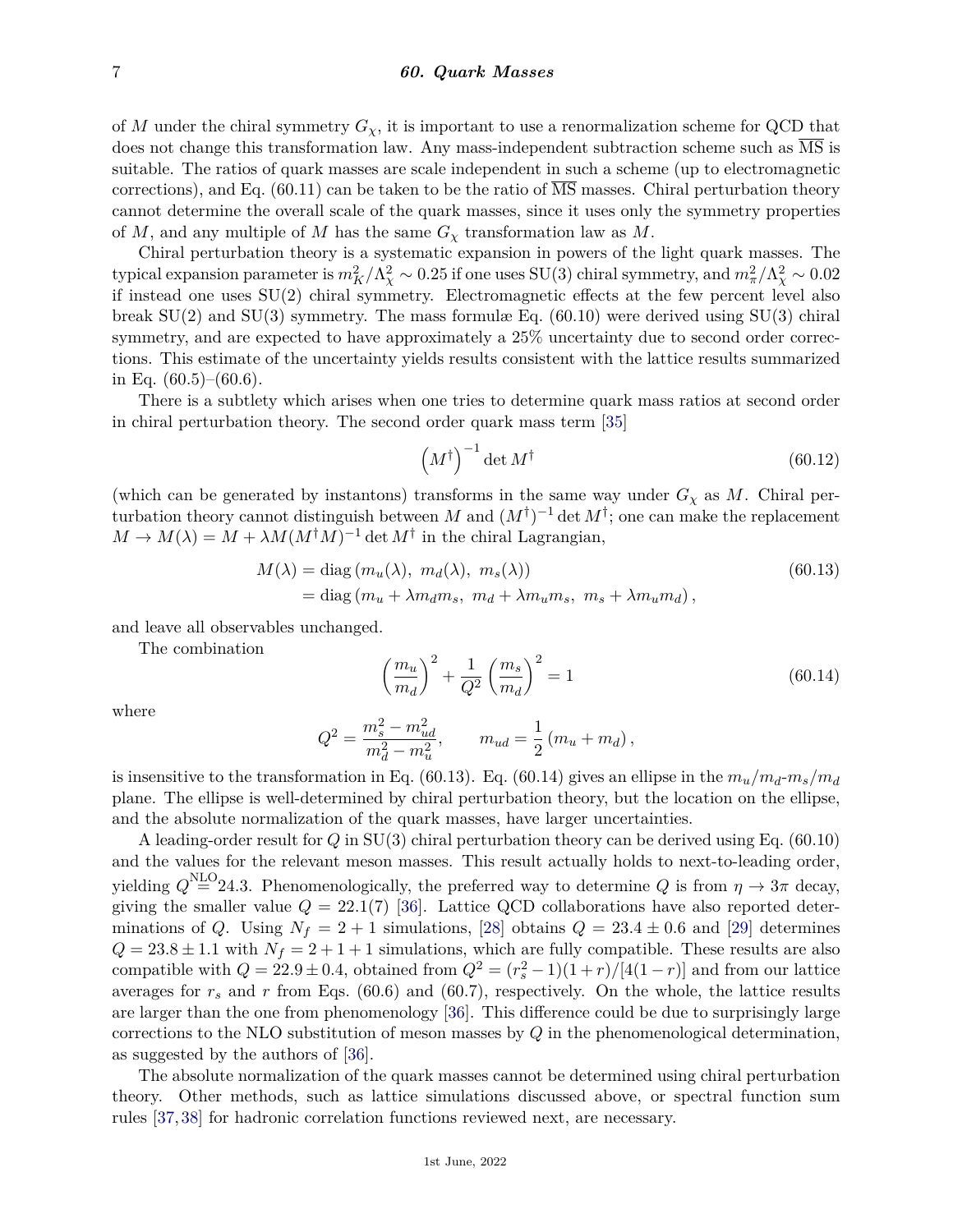### **60.4.3** *Sum rules*

Sum rule methods have been used extensively to determine quark masses and for illustration we briefly discuss here their application to hadronic *τ* decays [\[39\]](#page-15-22). Other applications involve very similar techniques.



**Figure 60.1:** The analytic structure of  $\Pi(s)$  in the complex *s*-plane. The contours  $C_1$  and  $C_2$ are the integration contours discussed in the text, and the integral over the closed contour  $C_1 + C_2$ vanishes.  $m_{\tau}^2$  has not been drawn to scale;  $m_{\tau}^2 \sim 40(4m_{\pi}^2)$ .

The experimentally measured quantity is  $R_{\tau}$ ,

$$
\frac{\mathrm{d}R_{\tau}}{\mathrm{d}s} = \frac{\mathrm{d}\Gamma/\mathrm{d}s\left(\tau^{-} \to \text{hadrons} + \nu_{\tau}(\gamma)\right)}{\Gamma\left(\tau^{-} \to e^{-}\overline{\nu}_{e}\nu_{\tau}(\gamma)\right)}\tag{60.15}
$$

the hadronic invariant mass spectrum in semihadronic *τ* decay, normalized to the leptonic *τ* decay rate. It is useful to define q as the total momentum of the hadronic final state, so  $s = q^2$  is the hadronic invariant mass. The total hadronic  $\tau$  decay rate  $R_{\tau}$  is then given by integrating  $dR_{\tau}/ds$ over the kinematically allowed range  $0 \leq s \leq M_{\tau}^2$ .

 $R_{\tau}$  can be written as

$$
R_{\tau} = 12\pi \int_0^{M_{\tau}^2} \frac{\mathrm{d}s}{M_{\tau}^2} \left(1 - \frac{s}{M_{\tau}^2}\right)^2 \left[ \left(1 + 2\frac{s}{M_{\tau}^2}\right) \mathrm{Im} \,\Pi^T(s) + \mathrm{Im}\,\Pi^L(s) \right] \tag{60.16}
$$

where the hadronic spectral functions  $\Pi^{L,T}$  are defined from the time-ordered correlation function of two weak currents  $(j^{\mu}(x)$  and  $j^{\nu}(0)$  by

$$
\Pi^{\mu\nu}(q) = i \int d^4x \ e^{iq \cdot x} \langle 0| T \left( j^{\mu}(x) j^{\nu}(0)^{\dagger} \right) |0 \rangle , \qquad (60.17)
$$

$$
\Pi^{\mu\nu}(q) = \left(-g^{\mu\nu} + q^{\mu}q^{\nu}\right)\Pi^{T}(s) + q^{\mu}q^{\nu}\Pi^{L}(s),\tag{60.18}
$$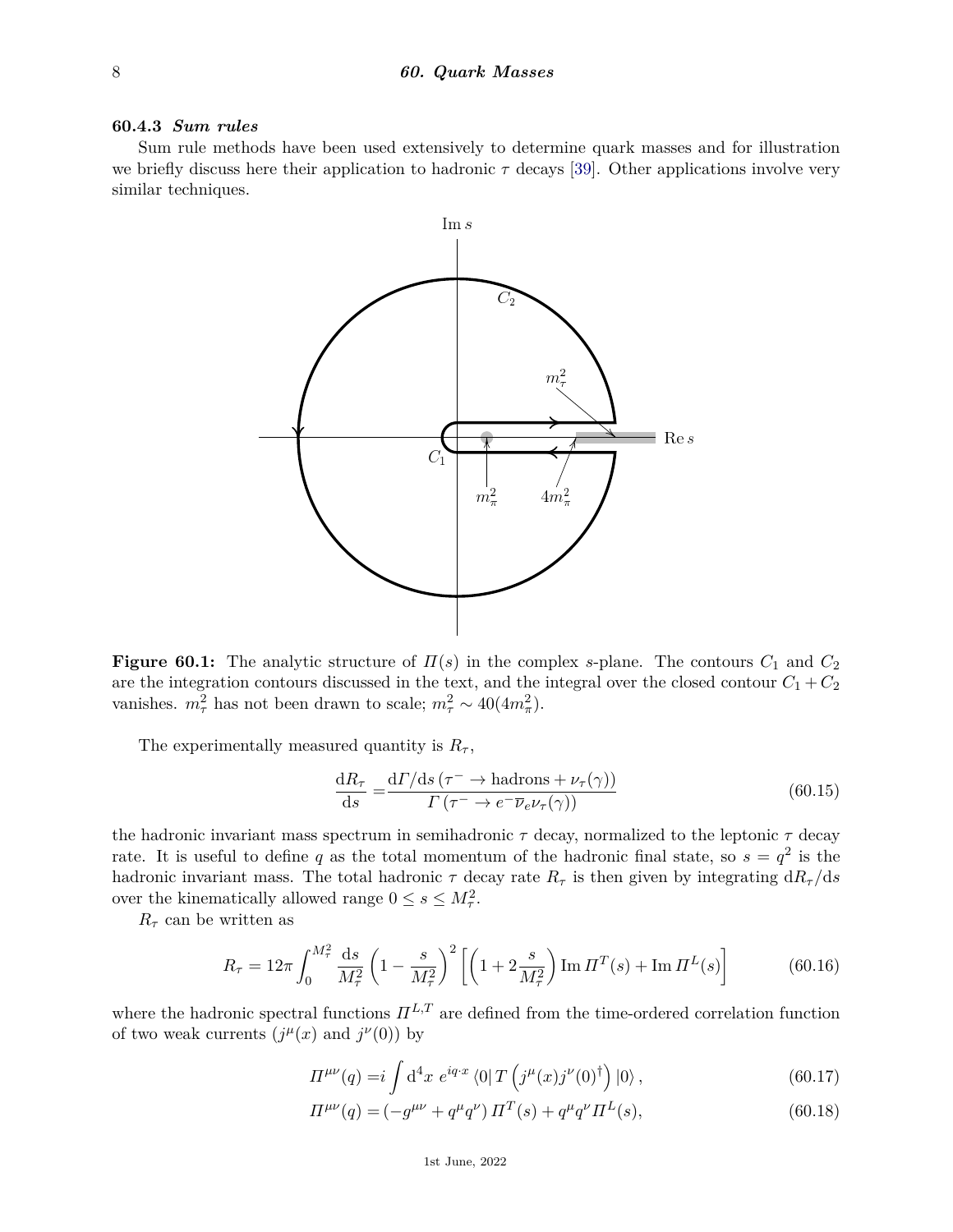and the decomposition Eq. (60.17) is the most general possible structure consistent with Lorentz invariance.

By the optical theorem, the imaginary part of  $\Pi^{\mu\nu}$  is proportional to the total cross-section for the current to produce all possible states. A detailed analysis including the phase space factors leads to Eq. (60.16). The spectral functions  $\Pi^{L,T}(s)$  are analytic in the complex *s* plane, with singularities along the real axis. There is an isolated pole at  $s = m_{\pi}^2$ , and single- and multi-particle singularities for  $s \geq 4m_{\pi}^2$ , the two-particle threshold. The discontinuity along the real axis is  $\Pi^{L,T}(s+i0^+) - \Pi^{L,T}(s-i0^+) = 2i\text{Im }\Pi^{L,T}(s)$ . As a result, Eq. (60.16) can be rewritten with the replacement Im  $\Pi^{L,T}(s) \to -i\Pi^{L,T}(s)/2$ , and the integration being over the contour  $C_1$ . Finally, the contour  $C_1$  can be deformed to  $-C_2$  without crossing any singularities, and so leaving the integral unchanged, i.e. the integral over the closed contour  $C_1 + C_2$  vanishes. One can derive a series of sum rules analogous to Eq.  $(60.16)$  by weighting the differential  $\tau$  hadronic decay rate by different powers of the hadronic invariant mass [\[40\]](#page-15-23),

$$
R_{\tau}^{kl} = \int_0^{M_{\tau}^2} ds \, \left(1 - \frac{s}{M_{\tau}^2}\right)^k \left(\frac{s}{M_{\tau}^2}\right)^l \frac{dR_{\tau}}{ds} \,. \tag{60.19}
$$

This leads to the final form of the sum rule(s),

$$
R_{\tau}^{kl} = -6\pi i \int_{C_2} \frac{ds}{M_{\tau}^2} \left(1 - \frac{s}{M_{\tau}^2}\right)^{2+k} \left(\frac{s}{M_{\tau}^2}\right)^l \left[\left(1 + 2\frac{s}{M_{\tau}^2}\right) \Pi^T(s) + \Pi^L(s)\right].
$$
 (60.20)

The manipulations so far are completely rigorous and exact, relying only on the general analytic structure of quantum field theory. The left-hand side of the sum rule Eq. (60.20) is obtained from experiment. The right hand-side can be computed for *s* far away from any physical cuts using the operator product expansion (OPE) for the time-ordered product of currents in Eq. (60.16), and QCD perturbation theory. The OPE is an expansion in a series of local operators, and is an expansion about the  $q \to \infty$  limit. It gives  $\Pi^{L,T}(s)$  as an expansion in powers of  $\alpha_s(s)$  and  $\Lambda_{\text{QCD}}^2/s$ , and is valid when *s* is far (in units of  $\Lambda_{\text{QCD}}^2$ ) from any singularities in the complex *s*-plane.

The OPE gives  $\Pi^{L,T}(s)$  as a series in  $\alpha_s$ , quark masses, and various nonperturbative vacuum matrix elements. By computing  $\Pi^{L,T}(s)$  theoretically, and comparing with the experimental values of  $R_{\tau}^{kl}$ , one determines various parameters such as  $\alpha_s$  and the quark masses. The theoretical uncertainties in using Eq. (60.20) arise from neglected higher order corrections (both perturbative and nonperturbative), and because the OPE is no longer valid near the real axis, where  $\Pi^{L,T}$ have singularities. The contribution of neglected higher order corrections can be estimated as for any other perturbative computation. The error due to the failure of the OPE is more difficult to estimate. In Eq. (60.20), the OPE fails on the endpoints of  $C_2$  that touch the real axis at  $s = M_{\tau}^2$ . The weight factor  $(1-s/M_{\tau}^2)$  in Eq. (60.20) vanishes at this point, so the importance of the endpoint can be reduced by choosing larger values of *k*.

Light quark masses are often determined using QCD sum rules [\[38\]](#page-15-21), which are similar to the *τ* sum rules. One takes the correlator of two light-quark-bilinear operators (e.g. an axial vector current), as in Eq. (60.16), and computes their Laplace transforms or moments

$$
\mathcal{L}_n(\tau) = \int_0^\infty ds \, s^n \, e^{-\tau s} \operatorname{Im} \Pi(s), \qquad \mathcal{M}_n(Q^2) = \int_0^\infty \frac{\mathrm{d}s}{(s + Q^2)^n} \operatorname{Im} \Pi(s)
$$

to get Laplace or moment sum rules, respectively. The quark masses are extracted by comparing the theoretical and experimental values of  $\mathcal{L}_n(\tau)$  and  $\mathcal{M}_n(Q^2)$ . Considerable theoretical effort has gone into optimizing  $n$  and  $Q^2$  to improve the precision of the resulting light quark masses.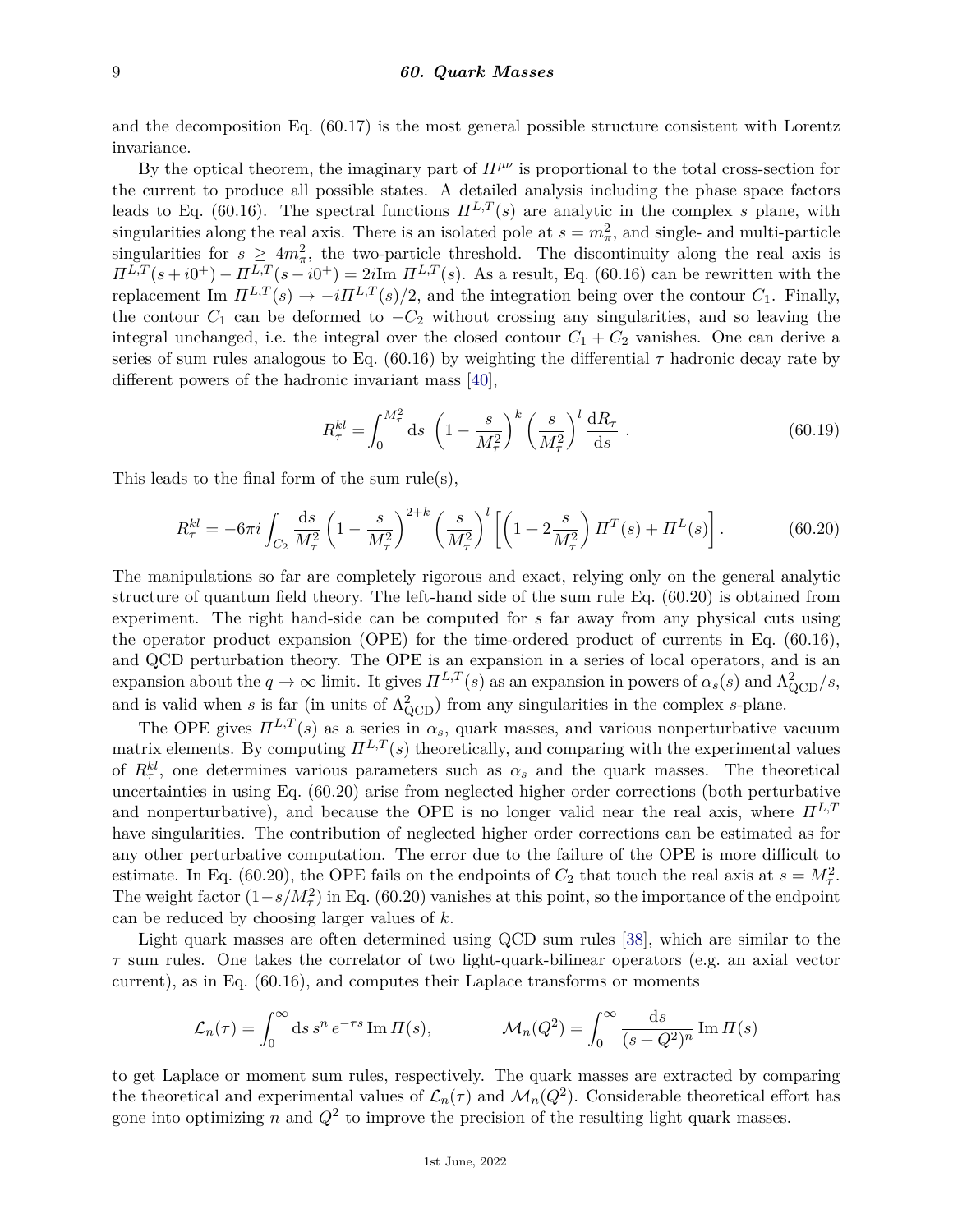# **60.5 Heavy quarks**

# **60.5.1** *Continuum approaches and results*

For heavy quark physics one can exploit the fact that  $m_Q \gg \Lambda_{\rm QCD}$  to construct effective theories  $(m_Q)$  is the mass of the heavy quark  $Q$ ). The masses and decay rates of hadrons containing a single heavy quark, such as the *B* and *D* mesons can be determined using the heavy quark effective theory (HQET) [\[41\]](#page-15-24). The theoretical calculations involve radiative corrections computed in perturbation theory with an expansion in  $\alpha_s(m_Q)$  and nonperturbative corrections with an expansion in powers of ΛQCD*/mQ*. Due to the asymptotic nature of the QCD perturbation series, the two kinds of corrections are intimately related; an example of this are renormalon effects in the perturbative expansion which are associated with nonperturbative corrections.



**Figure 60.2:** The allowed region (shown in white) for up quark and down quark masses renormalized in the  $\overline{\text{MS}}$  scheme at 2 GeV. This region was determined in part from papers reporting values for *m<sup>u</sup>* and *m<sup>d</sup>* (data points shown) and in part from an analysis of the allowed ranges of other mass parameters (see Fig. 60.3). The parameter  $(m_u + m_d)/2$  yields the two downward-sloping lines, while  $m_u/m_d$  yields the two rising lines originating at  $(0,0)$ . There are two overlapping data points, so one of them is shown as a white diamond (it has very small error bars).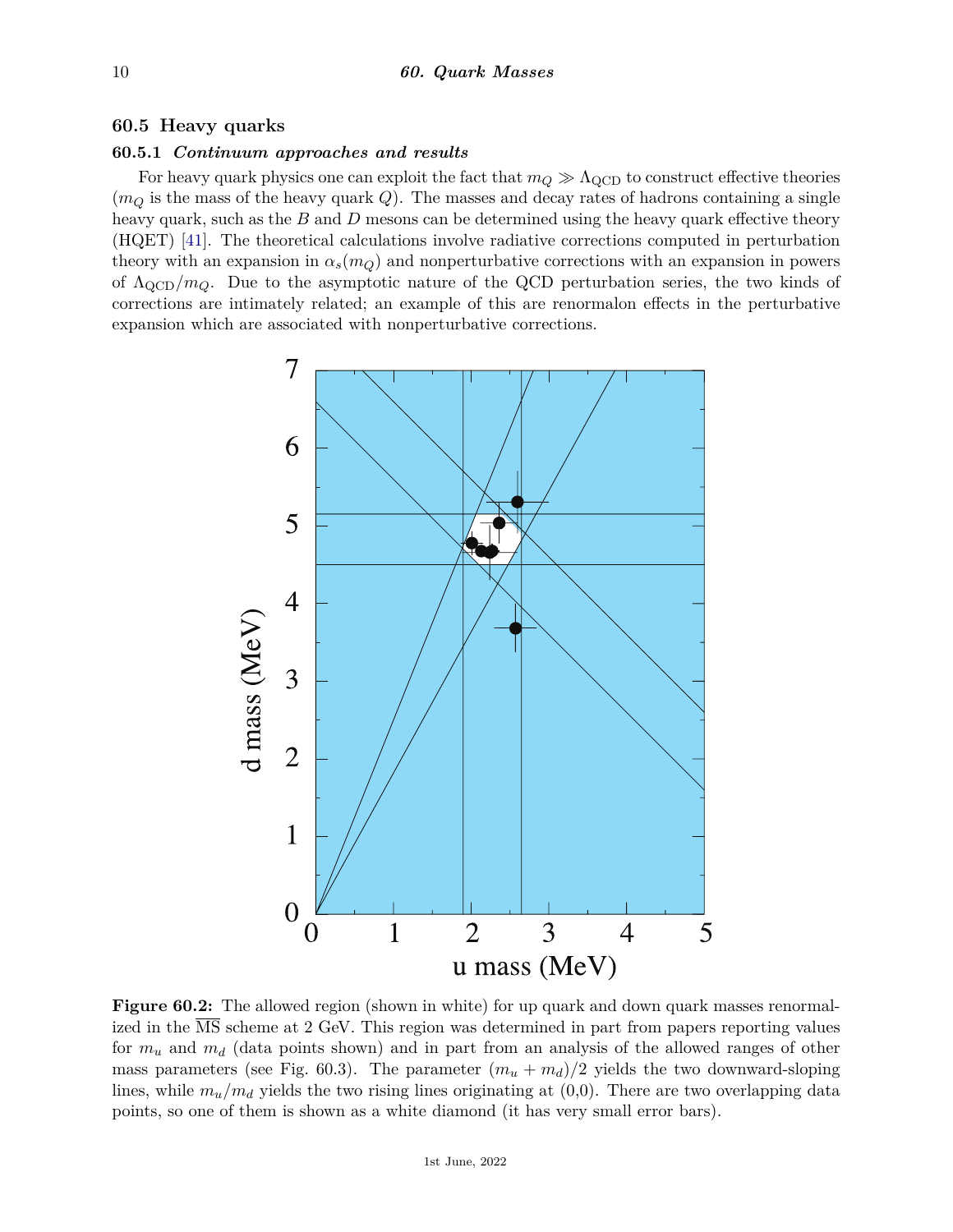Systems containing two heavy quarks such as the *Y* or  $J/\Psi$  are treated using non-relativistic QCD (NRQCD) [\[42\]](#page-15-25). The typical momentum and energy transfers in these systems are  $\alpha_s m_Q$ , and  $\alpha_s^2 m_Q$ , respectively, so these bound states are sensitive to scales much smaller than  $m_Q$ . However, smeared observables, such as the cross-section for  $e^+e^- \to \bar{b}b$  averaged over some range of *s* that includes several bound state energy levels, are better behaved and only sensitive to scales near  $m<sub>O</sub>$ . For this reason, most determinations of the *c*, b quark masses using perturbative calculations compare smeared observables with experiment [\[43–](#page-15-26)[45\]](#page-16-0). The method is similar to that outlined for *τ* decays. The current correlator in Eq. (60.16) is the electromagnetic current, and the experimental data is the value of  $R(s)$  in the threshold region for  $e^+e^- \to Q\overline{Q}$ . The theoretical values for the moments are computed using renormalization group improved calculations in non-relativistic QCD.

There are many continuum extractions of the *c* and *b* quark masses, some with quoted errors of 10 MeV or smaller. There are systematic effects of comparable size, which are typically not included in these error estimates. Reference [\[46\]](#page-16-1), for example, shows that even though the error estimate of  $m_c$  using the rapid convergence of the  $\alpha_s$  perturbation series is only a few MeV, the central value of *m<sup>c</sup>* can differ by a much larger amount depending on which algorithm (all of which are formally equally good) is used to determine *m<sup>c</sup>* from the data. This leads to a systematic error from perturbation theory of around 20 MeV for the *c* quark and 25 MeV for the *b* quark. Electromagnetic effects, which also are important at this precision, are often not included. For this reason, we inflate the errors on the continuum extractions of  $m_c$  and  $m_b$ . The average values of  $m_c$ and  $m_b$  from continuum determinations are (see Sec. 60.6 for the 1S scheme)

$$
\overline{m}_c(\overline{m}_c) = (1.280 \pm 0.025) \text{GeV},
$$
  

$$
\overline{m}_b(\overline{m}_b) = (4.18 \pm 0.03) \text{GeV}, \quad m_b^{1S} = (4.65 \pm 0.03) \text{GeV}.
$$

#### **60.5.2** *Lattice approaches and results*

Lattice QCD simulations of a heavy quark *Q*, described in a relativistic fermion formulation, lead to potentially large discretization errors which are powers of *am<sup>Q</sup>* (modulated by logarithms); the leading power depends on the formulation of lattice QCD being used and in most cases is quadratic. Clearly those errors can be reduced by performing simulations at smaller lattice spacings *a*, but also by using *improved* discretizations of the theory, in which the leading discretization errors are systematically eliminated. Recently, with more powerful computing resources, better algorithms and techniques, it has become possible to perform simulations in the charm quark region and beyond, also decreasing the extrapolation which has to be performed to reach the *b*-quark. It is worth noting that computations using a relativistic fermion formulation for the valence charm with  $N_f = 2 + 1$  sea-quark flavors, or with even  $N_f = 2 + 1 + 1$  flavors and a relativistic *b*, suffer from partial-quenching effects. This is because the heavy valence quarks, in those calculations, are absent from the sea. While these effects are not expected to be large, they should be investigated when quoting results below the percent level, especially in the case of  $N_f = 2 + 1$  sea-quark flavors. For that reason, we will omit relativistic heavy quark results obtained with  $N_f = 2 + 1$  sea-quark flavors from our averages and, more generally focus on  $N_f = 2 + 1 + 1$  results. Note that these partial-quenching effects can be and are accounted for systematically in lattice calculations in which the heavy valence quarks are described by HQET or NRQCD.

Traditionally the charm quark mass is obtained by tuning its bare, simulation input value to reproduce the physical mass of charmonium mesons or of the *D*, *D<sup>s</sup>* mesons (requiring a more precise tuning of the light quark masses). This mass can then be renormalized and matched to the MS scheme using the methods discussed for the light quarks.

An alternative approach for obtaining the MS mass from the tuned bare quark mass was proposed in [\[47\]](#page-16-2). Euclidean-time moments of pseudoscalar, two-point functions of *cc* quark-bilinear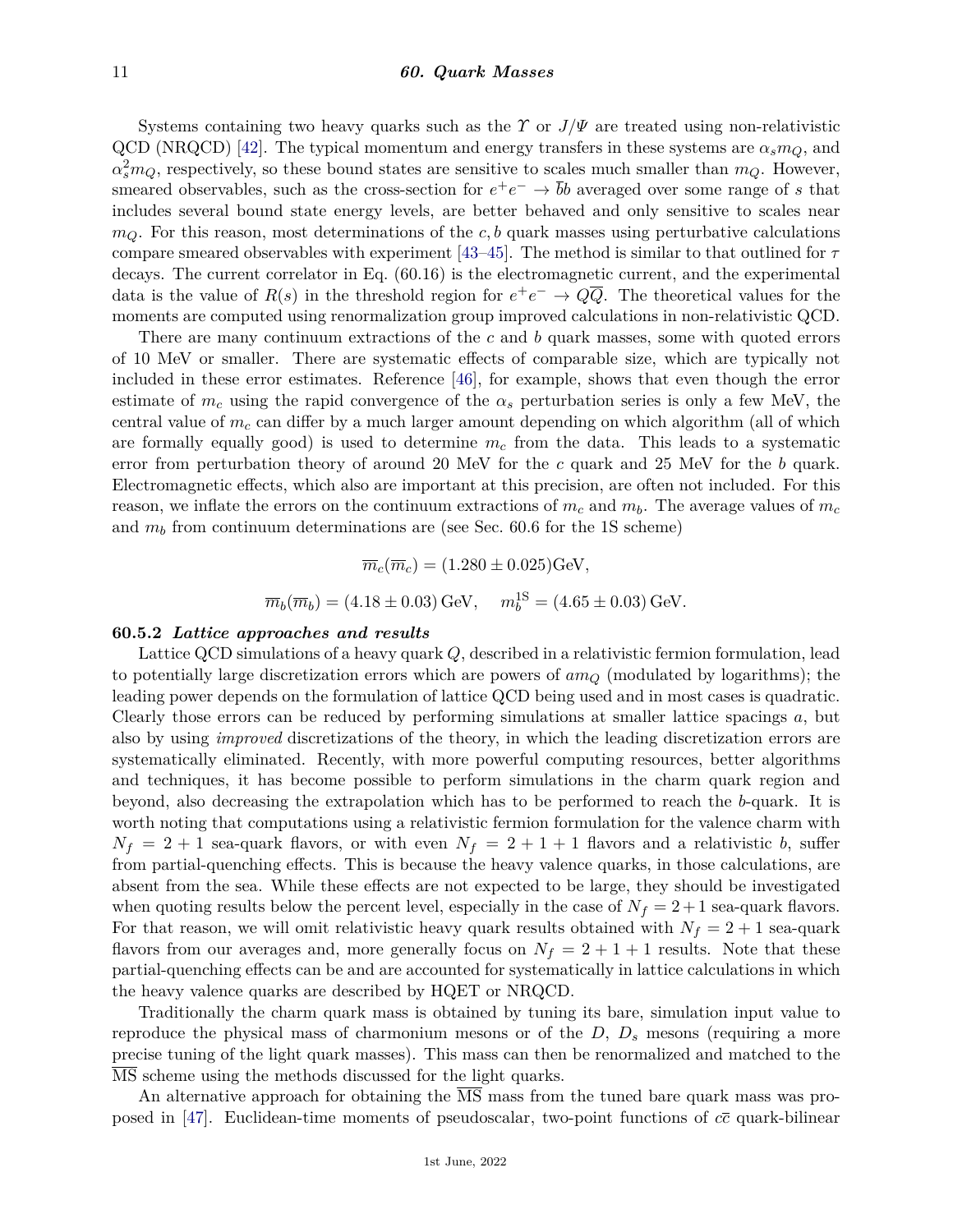

**Figure 60.3:** The values of each quark mass parameter taken from the Data Listings. The points are in chronological order with the more recent measurements at the top. The shaded regions indicate values excluded by our evaluations; some regions were determined in part through examination of Fig. 60.2.

operators can readily be computed on the lattice and extrapolated to the continuum limit where they can be compared to perturbative calculations of the same quantities at 4-loop order. In this way, both the strong coupling constant and the charm quark mass can be determined with remarkably small errors. As this approach uses the same perturbative expressions for two-point correlators as the continuum determinations discussed above, it suffers from similar perturbation-theory, systematic errors. FLAG [\[8\]](#page-15-0) has reviewed lattice determinations of the charm quark mass obtained using both approaches. For their  $N_f = 2 + 1$  average they retain the results [\[10,](#page-15-27) [48–](#page-16-3)[50\]](#page-16-4), with [\[51\]](#page-16-5) being published after their deadline. As stated above, we focus here on  $N_f = 2 + 1 + 1$  results. For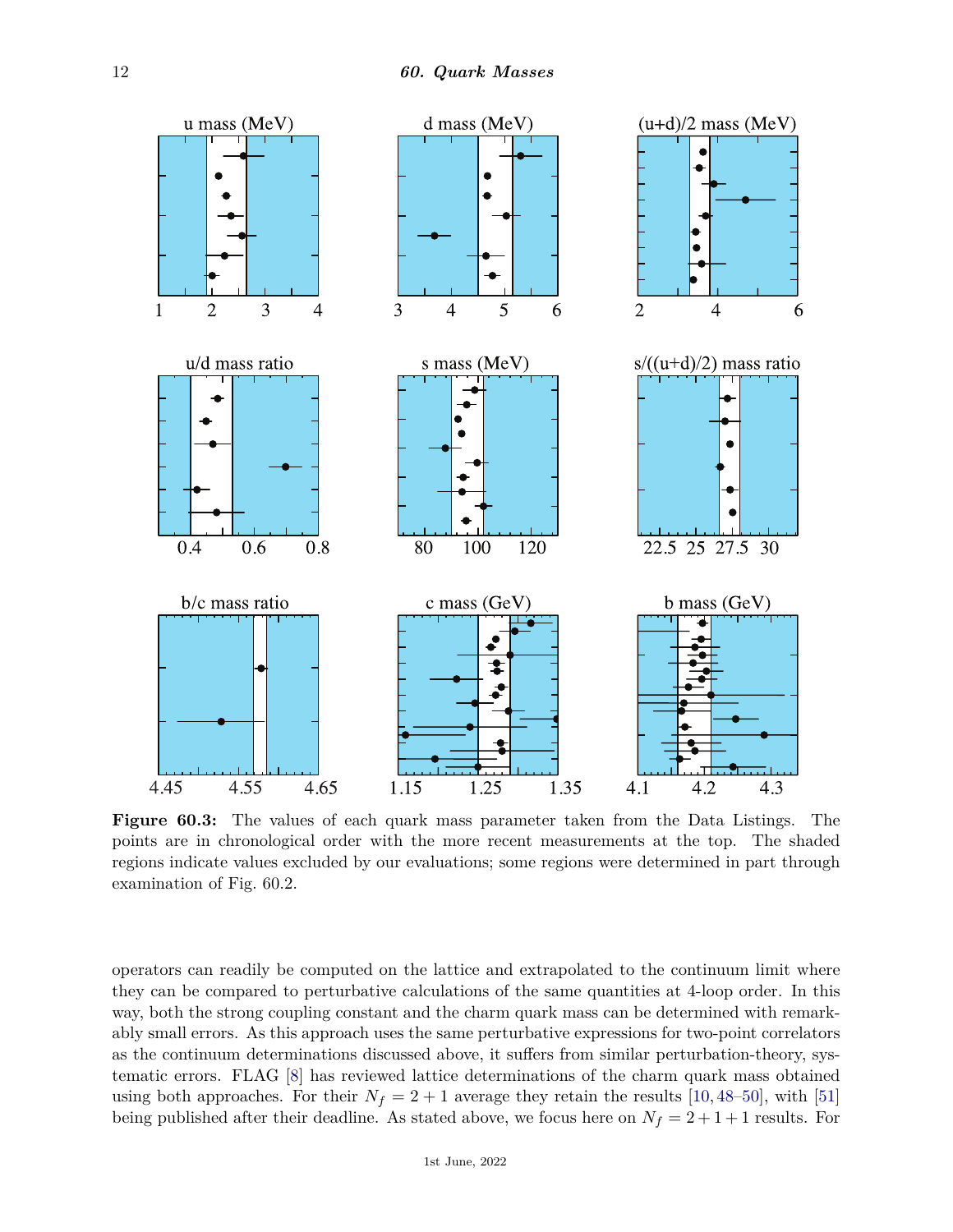these, the quoted average is

$$
\overline{m}_c(\overline{m}_c) = 1.278(13) \,\text{GeV},
$$

based on the results of [\[16,](#page-15-3) [17,](#page-15-12) [19,](#page-15-28) [22,](#page-15-5) [52,](#page-16-6) [53\]](#page-16-7), in good agreement with the continuum result given above, but with a smaller error. Compared to the previous editions of the FLAG [\[23\]](#page-15-6) and of the present reviews, [\[53\]](#page-16-7) updates [\[18\]](#page-15-29) and [\[22\]](#page-15-5) has appeared, but did not make the FLAG deadline.

It is worth noting that three [\[17,](#page-15-12)[18,](#page-15-29)[53\]](#page-16-7) of the five results entering this average agree, while the two others [\[19,](#page-15-28)[52\]](#page-16-6) are over 2 standard deviations larger, a deviation confirmed by [\[22\]](#page-15-5). This is taken into account by stretching errors in the usual way, but the total uncertainty on the lattice average of  $\overline{m}_c$  will not significantly be reduced until this discrepancy is resolved. It should also be noted that [\[53\]](#page-16-7) includes QED directly in the lattice calculation, albeit only for valence quarks, while some of the other computations account for these effects using phenomenology. For the moment these effects are still significantly smaller than the quoted error bars, at least when  $\overline{m}_c$  is determined using the mass of the  $J/\psi$ .

Historically, the main approach to controlling the discretization errors in lattice studies of *b* quark physics was to perform simulations of effective theories such as HQET and NRQCD. This remains an important technique, both in its own right and in providing additional information for extrapolations from lower masses to the bottom region. Using effective theories,  $m_b$  is obtained from what is essentially a computation of the difference of  $M_{H_b} - m_b$ , where  $M_{H_b}$  is the mass of a hadron  $H_b$  containing a *b*-quark. The relative error on  $m_b$  is therefore much smaller than that for  $M_{H_b} - m_b$ . The principal systematic errors are the matching of the effective theories to QCD and the presence of power divergences in  $a^{-1}$  in the  $1/m_b$  corrections which have to be subtracted numerically. A procedure for performing these subtractions fully nonperturbatively was proposed and implemented for the first time in [\[54\]](#page-16-8).

The most recent lattice QCD determinations of the *b* quark mass rely on a variety of approaches, including Euclidean-time moments of correlation functions with [\[55\]](#page-16-9) or without NRQCD [\[56\]](#page-16-10) and HQET based interpolations [\[57,](#page-16-11) [58\]](#page-16-12) or extrapolations [\[17\]](#page-15-12) from above the charm to the *b* region. Compared to the previous editions of the FLAG [\[23\]](#page-15-6) and of the present reviews, [\[56\]](#page-16-10) updates [\[16\]](#page-15-3) with a significantly reduced error bar. The overall agreement of the results obtained using these very different approaches, which have different systematic errors, is a confirmation that the various groups control these uncertainties. As the range of heavy-quark masses which can be used in numerical simulations increases, results obtained by extrapolating the results to the physical *b* mass are becoming ever more reliable (see e.g. [\[17\]](#page-15-12)). FLAG's compilation [\[8\]](#page-15-0) of the above  $N_f = 2 + 1 + 1$ results yields

$$
\overline{m}_b(\overline{m}_b) = 4.203(11) \,\text{GeV} ,
$$

barely changed from the previous edition. Again, this result is compatible with the average value of continuum results, but with a significantly smaller uncertainty. Note that FLAG [\[8\]](#page-15-0) also provides an average of  $N_f = 2 + 1$  results, taken from [\[10,](#page-15-27)[50\]](#page-16-4). It is about 1.4 combined, standard deviations lower that the result quoted above.

As explained in Sec. 60.3, ratios of quark masses can have significantly smaller errors than the individual masses if they are determined within the same lattice QCD framework (up to small electromagnetic corrections for quarks of different charge). This led HPQCD to leverage their precise determination of *m<sup>c</sup>* [\[47\]](#page-16-2) to determine *m<sup>s</sup>* and *mud* [\[59\]](#page-16-13), through a precise computation of  $m_c/m_s$  [\[59\]](#page-16-13) and of  $m_s/m_{ud}$  [\[60\]](#page-16-14). The  $N_f = 2 + 1$  calculation [59] was updated using  $N_f = 2 + 1 + 1$ simulations in [\[16\]](#page-15-3). The ratio  $m_s/m_c$  was also computed in [\[24,](#page-15-7)[48\]](#page-16-3) with  $N_f = 2+1$  simulations and in [\[17,](#page-15-12)[19\]](#page-15-28) with  $N_f = 2 + 1 + 1$  ones. The results of [\[19\]](#page-15-28) should be replaced by those of [\[22\]](#page-15-5) once the latter are published. Based on [\[48,](#page-16-3) [59\]](#page-16-13), FLAG [\[8\]](#page-15-0) quotes  $m_c/m_s = 11.82(16)$  for  $N_f = 2 + 1$ , and  $m_c/m_s = 11.769(35)$  for  $N_f = 2 + 1 + 1$ , based on [\[16,](#page-15-3) [17,](#page-15-12) [19\]](#page-15-28), where a ∼50% stretch of the error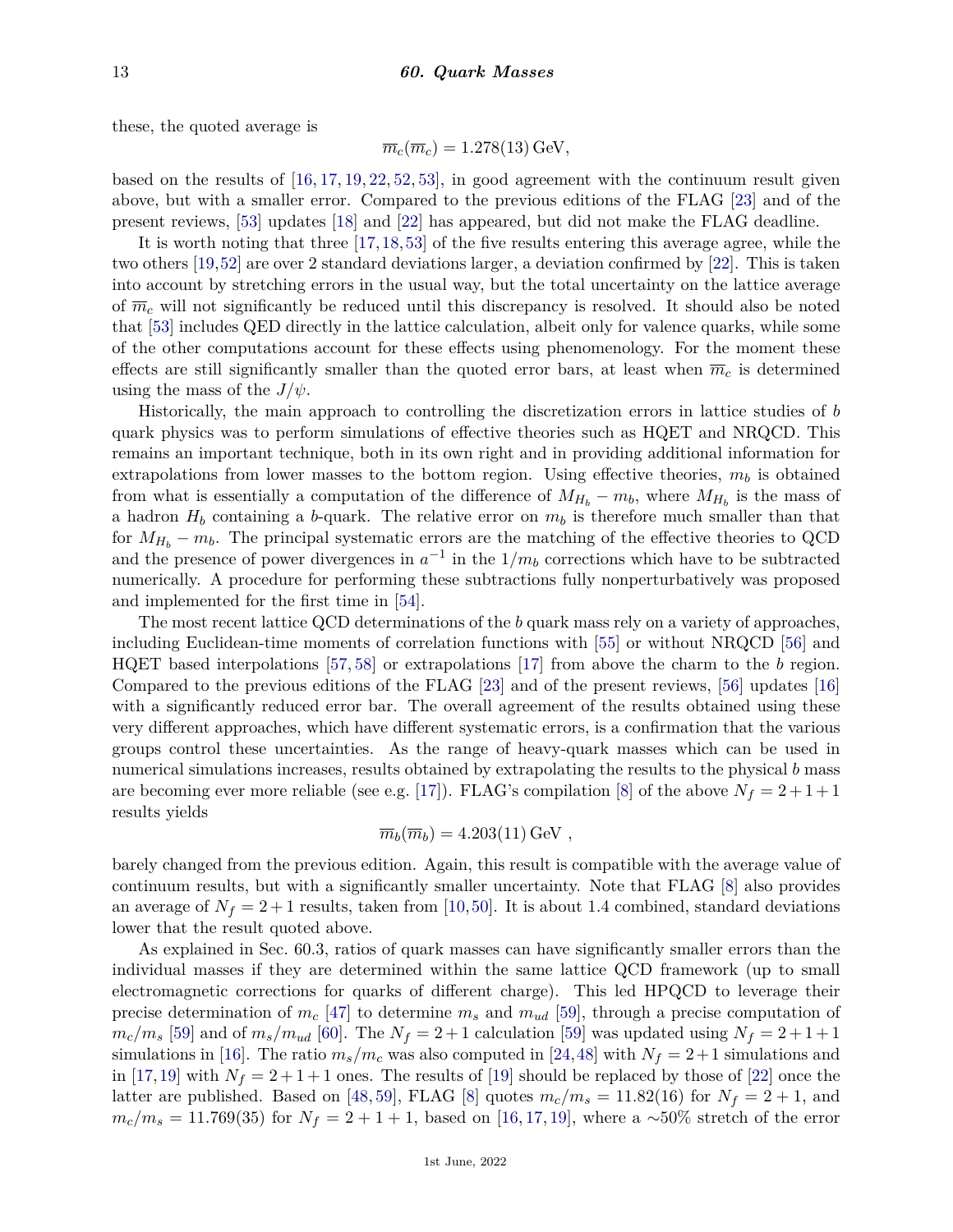bars was applied due to tensions among the results. The latter average is completely dominated by the result of [\[17\]](#page-15-12) that has a substantially smaller error than the other results. As a final lattice number we give the  $N_f = 2 + 1 + 1$  average

$$
m_c/m_s = 11.769(35),
$$

which is renormalization scheme and scale independent (in the absence of electromagnetic corrections) and is identical to the one given in the last edition of the present review.

The ratio  $m_b/m_c$  has also been computed on the lattice. The two  $N_f = 2 + 1$  results which satisfy FLAG's criteria are [\[10,](#page-15-27)[50\]](#page-16-4). Here, as explained above, we focus on  $N_f = 2+1+1$  calculations [\[17,](#page-15-12) [56,](#page-16-10) [57\]](#page-16-11). Amongst these, [\[56\]](#page-16-10) updates [\[16\]](#page-15-3), used in the previous edition of the present review, with a substantially reduced error. Averaging these results yields

$$
m_b/m_c = 4.579(9),
$$

where a scale factor of  $\sqrt{\chi^2/\text{dof}} = 1.38$  has been applied to the error bar. Indeed, [\[57\]](#page-16-11) contributes 3.5 to the total  $\chi^2$ . Note that [\[56\]](#page-16-10) is the only calculation which accounts for QED directly in the lattice simulations, albeit only for valence quarks, and thus must specify the renormalization scheme and scale of its result, which it chooses to be MS at 3 GeV.

# **60.5.3** *Warnings concerning the use of the pole mass*

For an observable particle such as the electron, the position of the pole in the propagator is the definition of its mass. In QCD this definition of the quark mass is known as the pole mass. It is known that the on-shell quark propagator has no infrared divergences in perturbation theory [\[61,](#page-16-15)[62\]](#page-16-16), so this provides a perturbative definition of the quark mass. However, the pole mass cannot be used to arbitrarily high accuracy because of nonperturbative infrared effects in QCD. In fact the full quark propagator has no pole because the quarks are confined, so that the pole mass cannot be defined outside of perturbation theory. The relation between the pole mass *m<sup>Q</sup>* and the MS mass  $\overline{m}_Q$ , used throughout this review, is known to three loops [\[63–](#page-16-17)[66\]](#page-16-18)

$$
m_Q = \overline{m}_Q(\overline{m}_Q) \left\{ 1 + \frac{4\overline{\alpha}_s(\overline{m}_Q)}{3\pi} + \left[ -1.0414 \sum_q \left( 1 - \frac{4}{3} \frac{\overline{m}_q}{\overline{m}_Q} \right) + 13.4434 \right] \left[ \frac{\overline{\alpha}_s(\overline{m}_Q)}{\pi} \right]^2 + \left[ 0.6527 N_L^2 - 26.655 N_L + 190.595 \right] \left[ \frac{\overline{\alpha}_s(\overline{m}_Q)}{\pi} \right]^3 \right\},
$$
\n(60.21)

where  $\overline{\alpha}_s(\mu)$  is the strong interaction coupling constants in the  $\overline{\text{MS}}$  scheme, and the sum over *q* extends over the  $N_L$  flavors lighter than *Q*. The complete mass dependence of the  $\alpha_s^2$  term can be found in [\[63\]](#page-16-17); the mass dependence of the  $\alpha_s^3$  term is not known. For the *b*-quark, Eq. (60.21) reads

$$
m_b = \overline{m}_b \left( \overline{m}_b \right) \left[ 1 + 0.10 + 0.05 + 0.03 \right],\tag{60.22}
$$

where the contributions from the different orders in  $\alpha_s$  are shown explicitly. The two and three loop corrections are comparable in size and have the same sign as the one loop term. This is a signal of the asymptotic nature of the perturbation series (there is a renormalon in the pole mass [\[67\]](#page-16-19)). Such a badly behaved perturbation expansion can be avoided by directly extracting, from data, the mass defined in the MS (used in this review) or other short-distance schemes (see below), without invoking the pole mass as an intermediate step.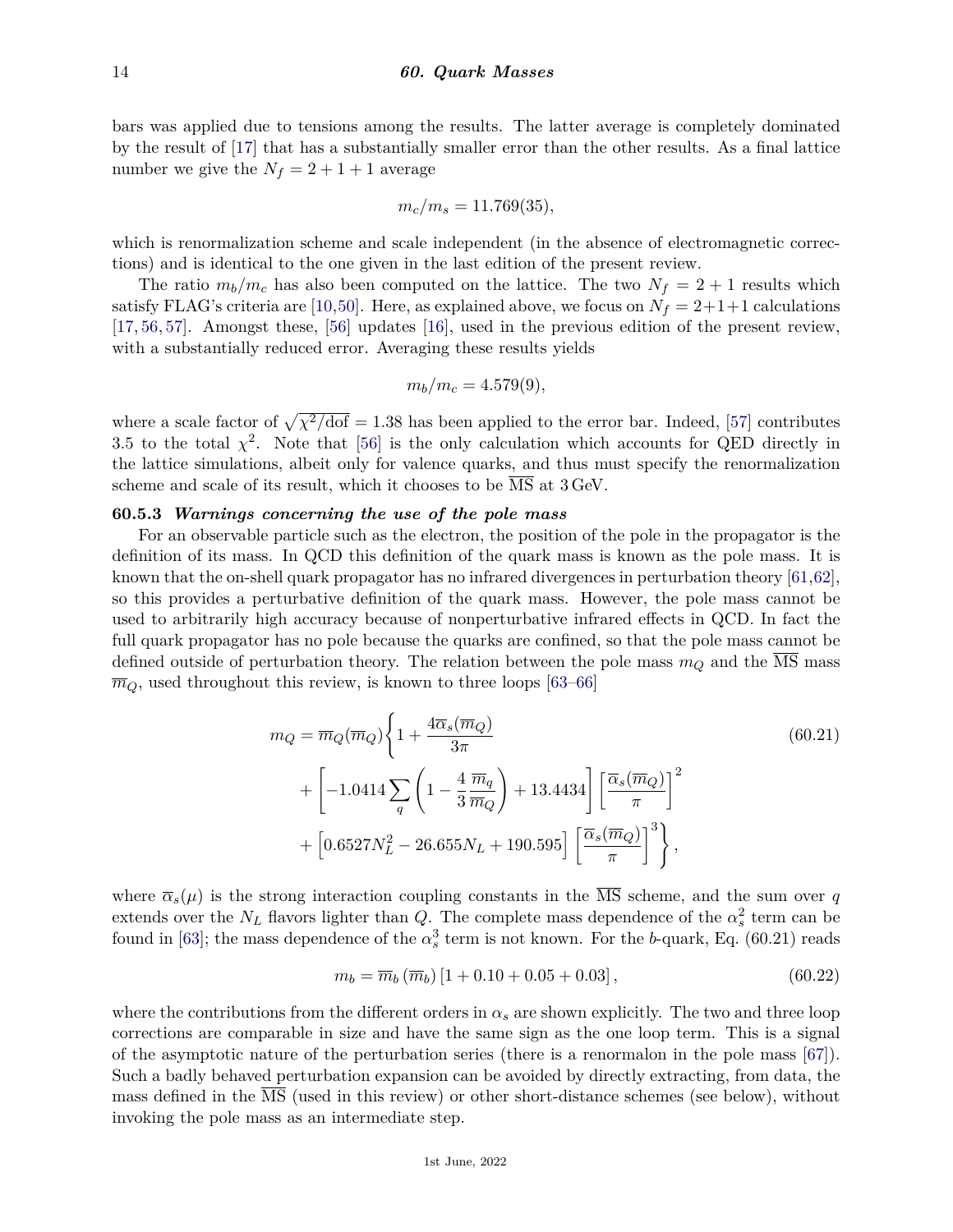# **60.6 Numerical values and caveats**

The quark masses in the particle data listings have been obtained by using a wide variety of methods. Each method involves its own set of approximations and uncertainties. In most cases, the errors are an estimate of the size of neglected higher-order corrections or other uncertainties. The expansion parameters for some of the approximations are not very small (for example, they are  $m_K^2/\Lambda_\chi^2 \sim 0.25$  for the SU(3) chiral expansion and  $\Lambda_{\rm QCD}/m_b \sim 0.1$  for the heavy-quark expansion), so an unexpectedly large coefficient in a neglected higher-order term could significantly alter the results. Thus, before using a particular result, it is important to understand the possible limitations of the approach used to obtain it. It is also important to note that the quark mass values can be significantly different in the different schemes.

We have specified all masses in the MS scheme. For light quarks, the renormalization scale has been chosen to be  $\mu = 2 \text{ GeV}$ . Quoting these masses at smaller values of  $\mu$ , where perturbative corrections become significantly larger, would introduce unnecessary uncertainties in the results. In fact, as lattice calculations, performed on finer and finer lattices, allow to determine quark masses, fully nonperturbatively, at larger and larger values of  $\mu$ , it may become advantageous to quote quark mass results at renormalization scales above 2 GeV, where perturbative uncertainties are smaller.

The heavy quark masses obtained using HQET, QCD sum rules, or lattice gauge theory are consistent with each other if they are all converted into the same scheme and scale. For these quarks it is conventional to choose the renormalization scale equal to the quark mass, so we have quoted  $\overline{m}_Q(\mu)$  at  $\mu = \overline{m}_Q$  for the *c* and *b* quarks. Given the small size of the charm quark mass, in the future it may become advantageous to quote its value at larger values of  $\mu$  so as not to introduce unnecessary perturbative uncertainties (see discussion above). Analyses of inclusive *B* meson decays have shown that other mass definitions lead to a better behaved perturbation series than for the MS mass, and hence to more accurate mass values [\[68](#page-16-20)[–71\]](#page-16-21). Thus, we have chosen to also give values for one of these, the *b* quark mass in the 1S scheme [\[68,](#page-16-20) [69\]](#page-16-22). Other schemes that have been proposed are the PS-scheme [\[70\]](#page-16-23), the kinetic scheme [\[72\]](#page-16-24) and, most recently, the minimal renormalon-subtracted mass (MRS) [\[71\]](#page-16-21) used in the lattice calculation [\[17\]](#page-15-12).

If necessary, we have converted values in the original papers to our chosen scheme using two-loop formulæ. It is important to realize that our conversions introduce significant additional errors. In converting to the MS *b*-quark mass, for example, the three-loop conversions from the 1S and pole masses give values about 35 MeV and 135 MeV lower than the two-loop conversions. The uncertainty in  $\alpha_s(M_Z) = 0.1179 \pm 0.0010$  [\[1\]](#page-14-0) gives an uncertainty of  $\pm 9$  MeV and  $\pm 21$  MeV respectively in the same conversions. We have not added these additional errors when we do our conversions. The  $\alpha_s$  value in the conversion is correlated with the  $\alpha_s$  value used in determining the quark mass, so the conversion error is not a simple additional error on the quark mass.

### <span id="page-14-0"></span>*References*

- [1] See the review of QCD in this volume.
- <span id="page-14-1"></span>[2] A. Manohar and H. Georgi, [Nucl. Phys. B](http://doi.org/10.1016/0550-3213(84)90231-1) **234**[, 189](http://doi.org/10.1016/0550-3213(84)90231-1) (1984).
- <span id="page-14-2"></span>[3] K. Chetyrkin, [Phys. Lett. B](http://doi.org/10.1016/S0370-2693(97)00535-2) **404**[, 161](http://doi.org/10.1016/S0370-2693(97)00535-2) (1997), [\[hep-ph/9703278\].](https://arxiv.org/abs/hep-ph/9703278)
- <span id="page-14-3"></span>[4] J. Vermaseren, S. Larin and T. van Ritbergen, [Phys. Lett. B](http://doi.org/10.1016/S0370-2693(97)00660-6) **405**[, 327](http://doi.org/10.1016/S0370-2693(97)00660-6) (1997), [\[hep](https://arxiv.org/abs/hep-ph/9703284)[ph/9703284\].](https://arxiv.org/abs/hep-ph/9703284)
- <span id="page-14-4"></span>[5] K. Chetyrkin, B. A. Kniehl and M. Steinhauser, [Nucl. Phys. B](http://doi.org/10.1016/S0550-3213(97)00649-4) **510**[, 61](http://doi.org/10.1016/S0550-3213(97)00649-4) (1998), [\[hep](https://arxiv.org/abs/hep-ph/9708255)[ph/9708255\].](https://arxiv.org/abs/hep-ph/9708255)
- <span id="page-14-6"></span><span id="page-14-5"></span>[6] G. Martinelli *et al.*, [Nucl. Phys. B](http://doi.org/10.1016/0550-3213(95)00126-D) **[445](http://doi.org/10.1016/0550-3213(95)00126-D)**, 81 (1995), [\[hep-lat/9411010\].](https://arxiv.org/abs/hep-lat/9411010)
- [7] K. Jansen *et al.*, [Phys. Lett. B](http://doi.org/10.1016/0370-2693(96)00075-5) **372**[, 275](http://doi.org/10.1016/0370-2693(96)00075-5) (1996), [\[hep-lat/9512009\].](https://arxiv.org/abs/hep-lat/9512009)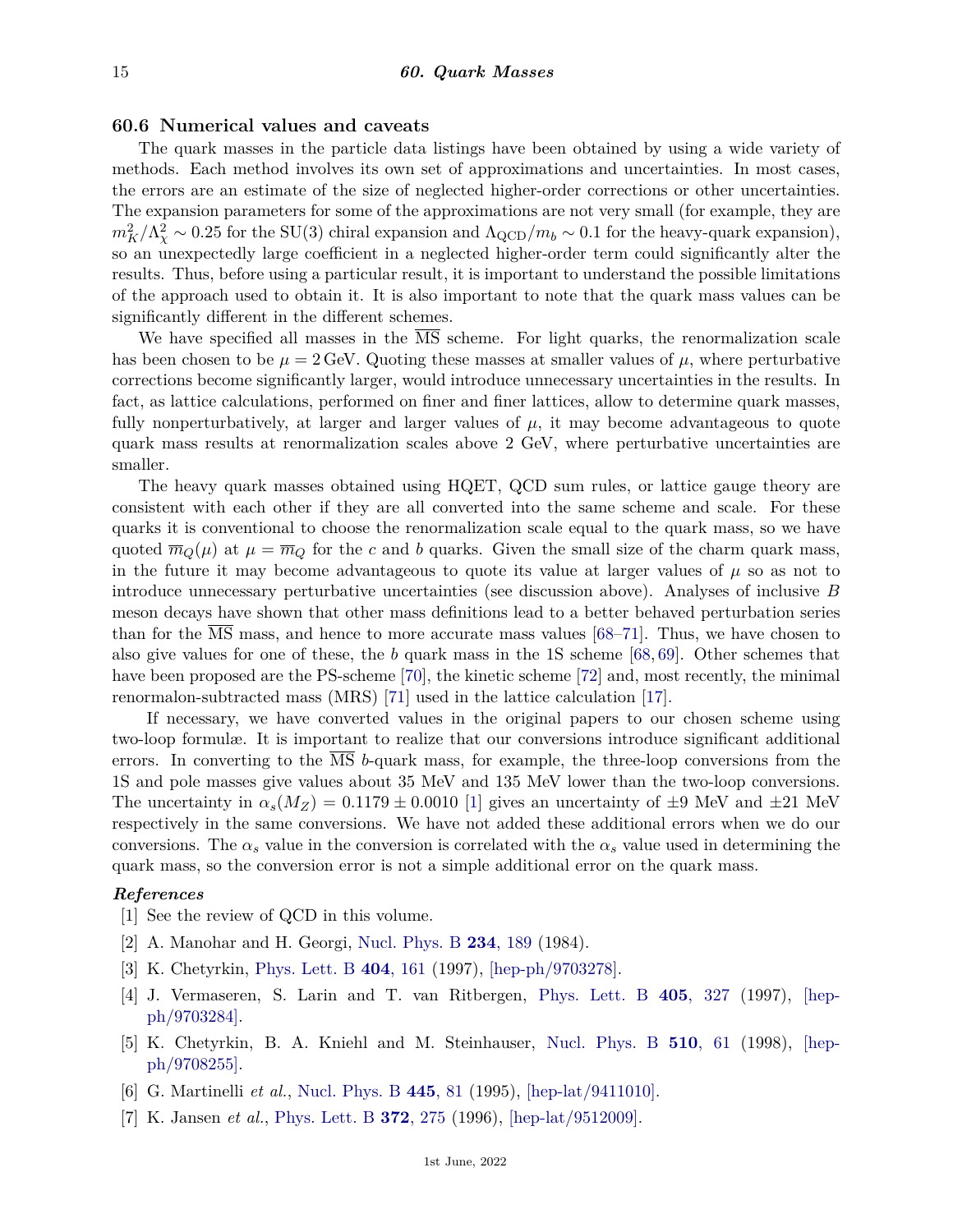- <span id="page-15-0"></span>[8] Y. Aoki *et al.* (2021), [\[arXiv:2111.09849\].](https://arxiv.org/abs/2111.09849)
- <span id="page-15-1"></span>[9] A. Bazavov *et al.* (MILC), [PoS](http://doi.org/10.22323/1.086.0007) **[CD09](http://doi.org/10.22323/1.086.0007)**, 007 (2009), [\[arXiv:0910.2966\].](https://arxiv.org/abs/0910.2966)
- <span id="page-15-27"></span>[10] C. McNeile *et al.*, [Phys. Rev. D](http://doi.org/10.1103/PhysRevD.82.034512) **82**[, 034512](http://doi.org/10.1103/PhysRevD.82.034512) (2010), [\[arXiv:1004.4285\].](https://arxiv.org/abs/1004.4285)
- [11] A. Bazavov *et al.*, PoS **LATTICE2010**, 083 (2010), [\[arXiv:1011.1792\].](https://arxiv.org/abs/1011.1792)
- [12] S. Durr *et al.*, [Phys. Lett. B](http://doi.org/10.1016/j.physletb.2011.05.053) **701**[, 265](http://doi.org/10.1016/j.physletb.2011.05.053) (2011), [\[arXiv:1011.2403\].](https://arxiv.org/abs/1011.2403)
- [13] S. Durr *et al.*, [JHEP](http://doi.org/10.1007/JHEP08(2011)148) **08**[, 148](http://doi.org/10.1007/JHEP08(2011)148) (2011), [\[arXiv:1011.2711\].](https://arxiv.org/abs/1011.2711)
- [14] T. Blum *et al.* (RBC, UKQCD), [Phys. Rev. D](http://doi.org/10.1103/PhysRevD.93.074505) **93**[, 7, 074505](http://doi.org/10.1103/PhysRevD.93.074505) (2016), [\[arXiv:1411.7017\].](https://arxiv.org/abs/1411.7017)
- <span id="page-15-2"></span>[15] M. Bruno *et al.* (ALPHA), [Eur. Phys. J. C](http://doi.org/10.1140/epjc/s10052-020-7698-z) **80**[, 2, 169](http://doi.org/10.1140/epjc/s10052-020-7698-z) (2020), [\[arXiv:1911.08025\].](https://arxiv.org/abs/1911.08025)
- <span id="page-15-3"></span>[16] B. Chakraborty *et al.*, [Phys. Rev. D](http://doi.org/10.1103/PhysRevD.91.054508) **91**[, 5, 054508](http://doi.org/10.1103/PhysRevD.91.054508) (2015), [\[arXiv:1408.4169\].](https://arxiv.org/abs/1408.4169)
- <span id="page-15-12"></span>[17] A. Bazavov *et al.* (Fermilab Lattice, MILC, TUMQCD), [Phys. Rev. D](http://doi.org/10.1103/PhysRevD.98.054517) **98**[, 5, 054517](http://doi.org/10.1103/PhysRevD.98.054517) (2018), [\[arXiv:1802.04248\].](https://arxiv.org/abs/1802.04248)
- <span id="page-15-29"></span><span id="page-15-28"></span>[18] A. Lytle *et al.* (HPQCD), [Phys. Rev. D](http://doi.org/10.1103/PhysRevD.98.014513) **98**[, 1, 014513](http://doi.org/10.1103/PhysRevD.98.014513) (2018), [\[arXiv:1805.06225\].](https://arxiv.org/abs/1805.06225)
- [19] N. Carrasco *et al.* (European Twisted Mass), [Nucl. Phys. B](http://doi.org/10.1016/j.nuclphysb.2014.07.025) **[887](http://doi.org/10.1016/j.nuclphysb.2014.07.025)**, 19 (2014), [\[arXiv:1403.4504\].](https://arxiv.org/abs/1403.4504)
- [20] A. Bazavov *et al.* (Fermilab Lattice, MILC), [Phys. Rev. D](http://doi.org/10.1103/PhysRevD.90.074509) **90**[, 7, 074509](http://doi.org/10.1103/PhysRevD.90.074509) (2014), [\[arXiv:1407.3772\].](https://arxiv.org/abs/1407.3772)
- <span id="page-15-4"></span>[21] A. Bazavov *et al.*, [Phys. Rev. D](http://doi.org/10.1103/PhysRevD.98.074512) **98**[, 7, 074512](http://doi.org/10.1103/PhysRevD.98.074512) (2018), [\[arXiv:1712.09262\].](https://arxiv.org/abs/1712.09262)
- <span id="page-15-5"></span>[22] C. Alexandrou *et al.* (2021), [\[arXiv:2104.13408\].](https://arxiv.org/abs/2104.13408)
- <span id="page-15-6"></span>[23] S. Aoki *et al.* (Flavour Lattice Averaging Group), [Eur. Phys. J. C](http://doi.org/10.1140/epjc/s10052-019-7354-7) **80**[, 2, 113](http://doi.org/10.1140/epjc/s10052-019-7354-7) (2020), [\[arXiv:1902.08191\].](https://arxiv.org/abs/1902.08191)
- <span id="page-15-8"></span><span id="page-15-7"></span>[24] Y. Maezawa and P. Petreczky, [Phys. Rev. D](http://doi.org/10.1103/PhysRevD.94.034507) **94**[, 3, 034507](http://doi.org/10.1103/PhysRevD.94.034507) (2016), [\[arXiv:1606.08798\].](https://arxiv.org/abs/1606.08798)
- [25] M. Bruno *et al.* (ALPHA), [Phys. Rev. Lett.](http://doi.org/10.1103/PhysRevLett.114.102001) **114**[, 10, 102001](http://doi.org/10.1103/PhysRevLett.114.102001) (2015), [\[arXiv:1410.8374\].](https://arxiv.org/abs/1410.8374)
- <span id="page-15-9"></span>[26] A. Athenodorou *et al.* (2018), [\[arXiv:1809.03383\].](https://arxiv.org/abs/1809.03383)
- <span id="page-15-10"></span>[27] S. Borsanyi *et al.*, [Science](http://doi.org/10.1126/science.1257050) **347**[, 1452](http://doi.org/10.1126/science.1257050) (2015), [\[arXiv:1406.4088\].](https://arxiv.org/abs/1406.4088)
- <span id="page-15-11"></span>[28] Z. Fodor *et al.*, [Phys. Rev. Lett.](http://doi.org/10.1103/PhysRevLett.117.082001) **117**[, 8, 082001](http://doi.org/10.1103/PhysRevLett.117.082001) (2016), [\[arXiv:1604.07112\].](https://arxiv.org/abs/1604.07112)
- <span id="page-15-13"></span>[29] D. Giusti *et al.*, [Phys. Rev. D](http://doi.org/10.1103/PhysRevD.95.114504) **95**[, 11, 114504](http://doi.org/10.1103/PhysRevD.95.114504) (2017), [\[arXiv:1704.06561\].](https://arxiv.org/abs/1704.06561)
- <span id="page-15-14"></span>[30] S. Basak *et al.* (MILC), [Phys. Rev. D](http://doi.org/10.1103/PhysRevD.99.034503) **99**[, 3, 034503](http://doi.org/10.1103/PhysRevD.99.034503) (2019), [\[arXiv:1807.05556\].](https://arxiv.org/abs/1807.05556)
- <span id="page-15-15"></span>[31] S. Weinberg, [Physica A](http://doi.org/10.1016/0378-4371(79)90223-1) **96**[, 1-2, 327](http://doi.org/10.1016/0378-4371(79)90223-1) (1979).
- [32] J. Gasser and H. Leutwyler, [Annals Phys.](http://doi.org/10.1016/0003-4916(84)90242-2) **158**[, 142](http://doi.org/10.1016/0003-4916(84)90242-2) (1984).
- <span id="page-15-16"></span>[33] A. Pich, [Rept. Prog. Phys.](http://doi.org/10.1088/0034-4885/58/6/001) **58**[, 563](http://doi.org/10.1088/0034-4885/58/6/001) (1995), [\[hep-ph/9502366\].](https://arxiv.org/abs/hep-ph/9502366)
- <span id="page-15-17"></span>[34] S. Weinberg, [Trans. New York Acad. Sci.](http://doi.org/10.1111/j.2164-0947.1977.tb02958.x) **38**[, 185](http://doi.org/10.1111/j.2164-0947.1977.tb02958.x) (1977).
- <span id="page-15-18"></span>[35] D. B. Kaplan and A. V. Manohar, [Phys. Rev. Lett.](http://doi.org/10.1103/PhysRevLett.56.2004) **56**[, 2004](http://doi.org/10.1103/PhysRevLett.56.2004) (1986).
- <span id="page-15-19"></span>[36] G. Colangelo *et al.*, [Eur. Phys. J. C](http://doi.org/10.1140/epjc/s10052-018-6377-9) **78**[, 11, 947](http://doi.org/10.1140/epjc/s10052-018-6377-9) (2018), [\[arXiv:1807.11937\].](https://arxiv.org/abs/1807.11937)
- <span id="page-15-20"></span>[37] S. Weinberg, [Phys. Rev. Lett.](http://doi.org/10.1103/PhysRevLett.18.507) **18**[, 507](http://doi.org/10.1103/PhysRevLett.18.507) (1967).
- <span id="page-15-21"></span>[38] M. A. Shifman, A. Vainshtein and V. I. Zakharov, [Nucl. Phys. B](http://doi.org/10.1016/0550-3213(79)90022-1) **147**[, 385](http://doi.org/10.1016/0550-3213(79)90022-1) (1979).
- <span id="page-15-22"></span>[39] E. Braaten, S. Narison and A. Pich, [Nucl. Phys. B](http://doi.org/10.1016/0550-3213(92)90267-F) **373**[, 581](http://doi.org/10.1016/0550-3213(92)90267-F) (1992).
- <span id="page-15-23"></span>[40] F. Le Diberder and A. Pich, [Phys. Lett. B](http://doi.org/10.1016/0370-2693(92)90172-Z) **286**[, 147](http://doi.org/10.1016/0370-2693(92)90172-Z) (1992).
- <span id="page-15-24"></span>[41] N. Isgur and M. B. Wise, [Phys. Lett. B](http://doi.org/10.1016/0370-2693(90)91219-2) **237**[, 527](http://doi.org/10.1016/0370-2693(90)91219-2) (1990).
- <span id="page-15-25"></span>[42] G. T. Bodwin, E. Braaten and G. Lepage, [Phys. Rev. D](http://doi.org/10.1103/PhysRevD.55.5853) **51**[, 1125](http://doi.org/10.1103/PhysRevD.55.5853) (1995), [Erratum: Phys.Rev.D 55, 5853 (1997)], [\[hep-ph/9407339\].](https://arxiv.org/abs/hep-ph/9407339)
- <span id="page-15-26"></span>[43] A. Hoang, [Phys. Rev. D](http://doi.org/10.1103/PhysRevD.61.034005) **61**[, 034005](http://doi.org/10.1103/PhysRevD.61.034005) (2000), [\[hep-ph/9905550\].](https://arxiv.org/abs/hep-ph/9905550)